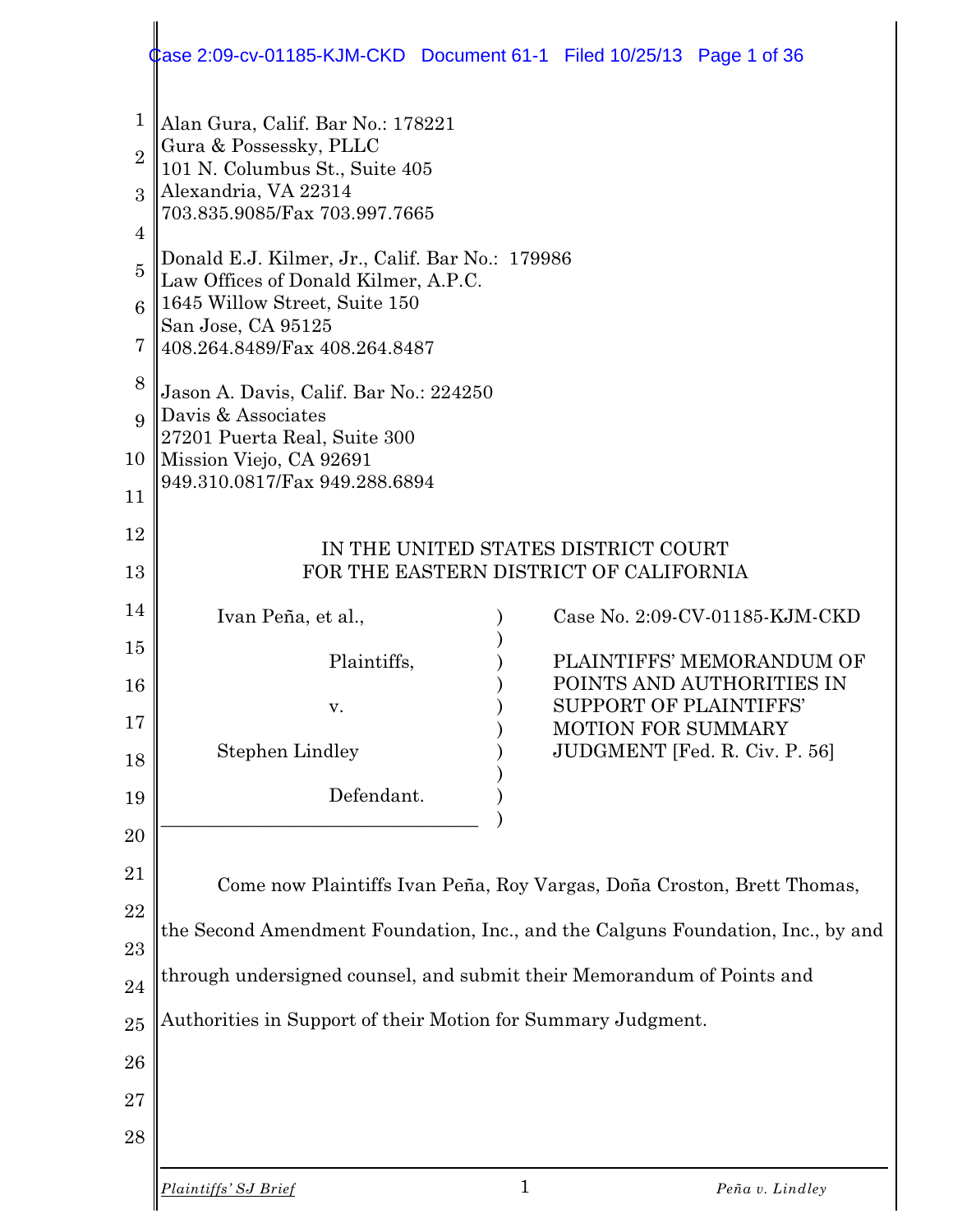#### Dated: October 25, 2013 Respectfully submitted, Alan Gura, Cal. Bar No.: 178221 Donald E.J. Kilmer, Jr., Cal. Bar No. 179986 Gura & Possessky, PLLC Law Offices of Donald Kilmer, A.P.C. 101 N. Columbus St., Suite 405 1645 Willow Street, Suite 150 Alexandria, VA 22314 San Jose, CA 95125 703.835.9085/Fax 703.997.7665 408.264.8489/Fax 408.264.8487 alan@gurapossessky.com Don @DKLawOffice.com /s/ Alan Gura /s/ Donald E.J. Kilmer, Jr. Alan Gura Donald E.J. Kilmer, Jr. Jason A. Davis, Cal. Bar No.: 224250 Davis & Associates 27201 Puerta Real, Suite 300 Mission Viejo, CA 92691 949.310.0817/Fax 949.288.6894 Attorneys for Plaintiffs Case 2:09-cv-01185-KJM-CKD Document 61-1 Filed 10/25/13 Page 2 of 36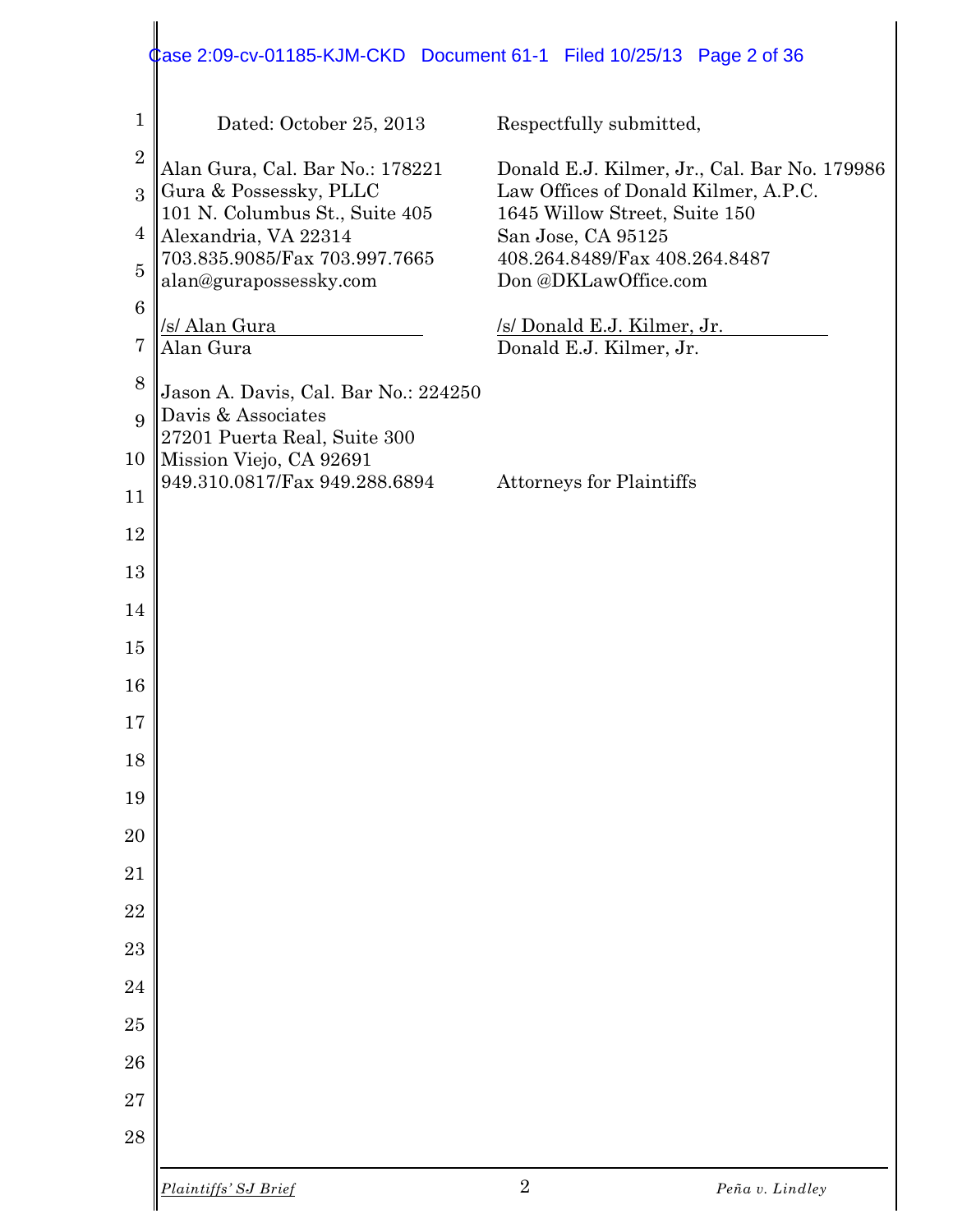## Case 2:09-cv-01185-KJM-CKD Document 61-1 Filed 10/25/13 Page 3 of 36

#### TABLE OF CONTENTS

| $\overline{2}$ |                      |                                                                       |
|----------------|----------------------|-----------------------------------------------------------------------|
| 3              |                      |                                                                       |
| $\overline{4}$ |                      |                                                                       |
| $\overline{5}$ |                      |                                                                       |
| 6              | 1.                   |                                                                       |
| 7<br>8         |                      | Chamber Loaded Indicators and Magazine<br>a.                          |
| 9              |                      | $\mathbf{b}$ .                                                        |
| 10             |                      | c.                                                                    |
| 11             |                      | d.                                                                    |
| 12             | 2.                   | Defendant's Enforcement of the "Handgun Roster" Program               |
| 13             |                      |                                                                       |
| 14             |                      |                                                                       |
| 15             |                      |                                                                       |
| 16             | I.                   | The Second Amendment Protects the Acquisition of Arms                 |
| 17             |                      | of the Kind in Common Use for Traditional Lawful Purposes. $\dots$ 15 |
| 18             | II.                  | Defendant's Handgun Rostering Program Violates the Second             |
| 19             |                      | Amendment By Restricting Access to Handguns of the Kind in            |
| $20\,$         | III.                 |                                                                       |
| 21             |                      | Defendant's Handgun Rostering Program Violates the Fourteenth<br>24   |
| 22             |                      | 30                                                                    |
| 23             |                      |                                                                       |
| 24             |                      |                                                                       |
| 25             |                      |                                                                       |
| 26             |                      |                                                                       |
| 27             |                      |                                                                       |
| 28             |                      |                                                                       |
|                | Plaintiffs' SJ Brief | $\mathbf 1$<br>Peña v. Lindley                                        |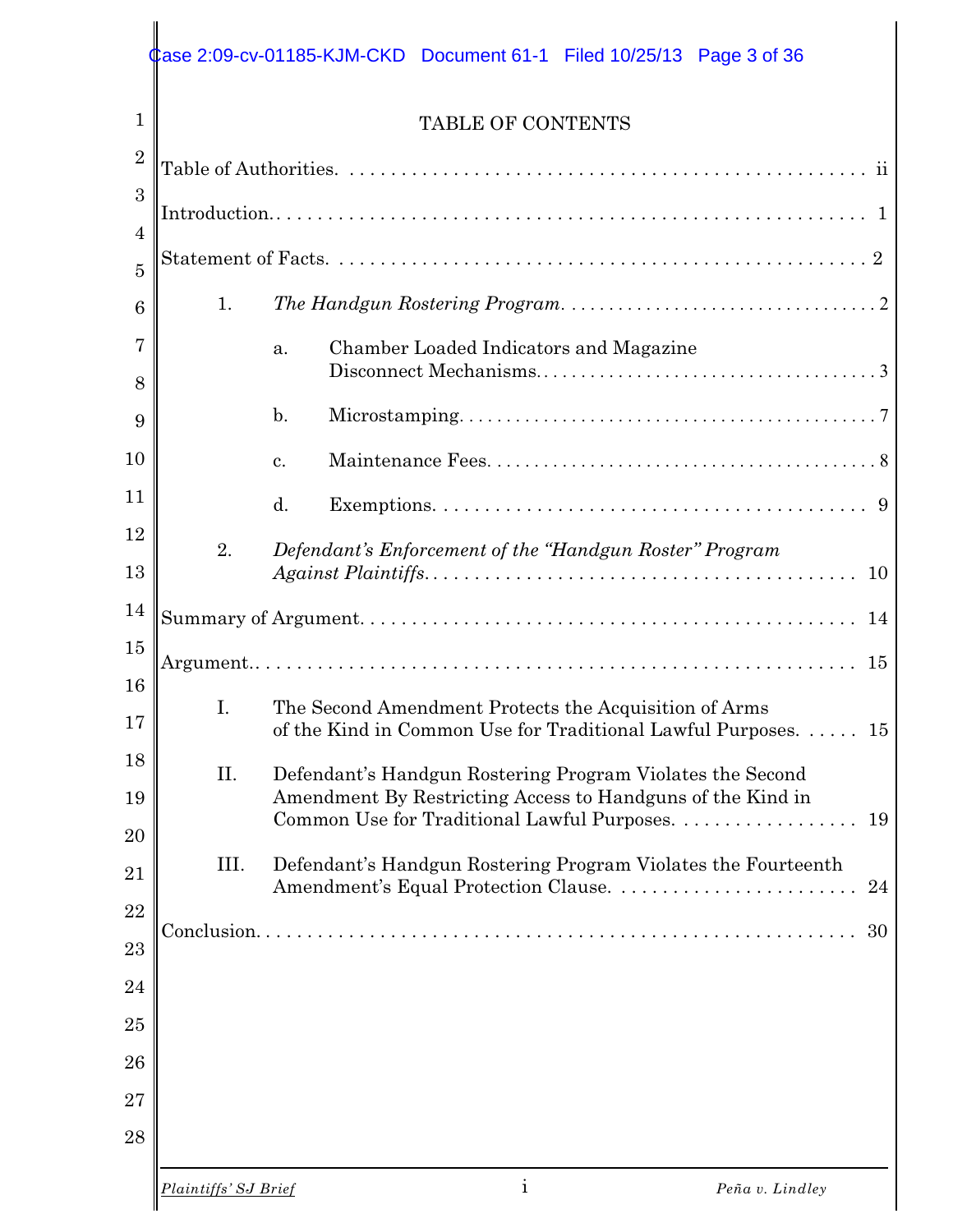|                  | ase 2:09-cv-01185-KJM-CKD Document 61-1    Filed 10/25/13    Page 4 of 36 |
|------------------|---------------------------------------------------------------------------|
| 1                | <b>TABLE OF AUTHORITIES</b>                                               |
| $\overline{2}$   |                                                                           |
| 3                | Cases                                                                     |
| $\overline{4}$   | Andrews v. State,                                                         |
| 5                | 16                                                                        |
| $\boldsymbol{6}$ | Carey v. Pop. Serv. Int'l,                                                |
| 7                | 16                                                                        |
| 8                | City of Chicago v. Morales,<br>28                                         |
| 9                | City of Cleburne v. Cleburne Living Center,                               |
| 10               | 24                                                                        |
| 11               | District of Columbia v. Heller,                                           |
| 12               |                                                                           |
| 13               | Ezell v. City of Chicago,                                                 |
| 14               |                                                                           |
| 15               | Griswold v. Connecticut,<br>16                                            |
| 16               |                                                                           |
| 17               | Harper v. Virginia Board of Elections,<br>24                              |
| 18               | Hussey v. City of Portland,                                               |
| 19               | 24                                                                        |
| 20               | McDonald v. City of Chicago,                                              |
| 21               |                                                                           |
| 22               | Parker v. District of Columbia,                                           |
| 23               | 18                                                                        |
| 24               | Reliable Consultants, Inc. v. Earle,                                      |
| 25               | 16                                                                        |
| 26               | Richmond Newspapers v. Virginia,<br>16                                    |
| 27<br>28         | United States v. Carolene Products Co.,<br>25                             |
|                  | ii<br>Peña v. Lindley<br>Plaintiffs' SJ Brief                             |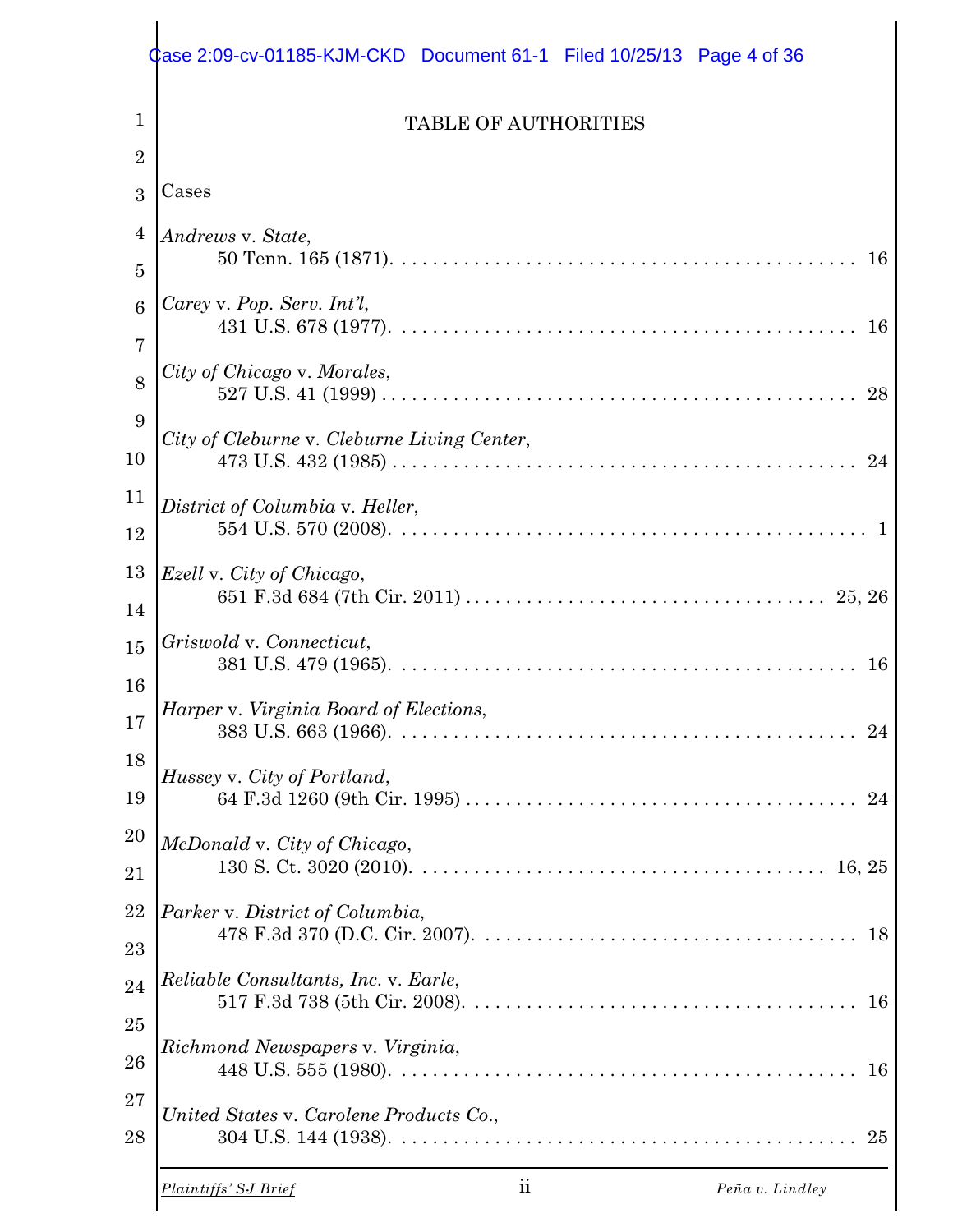|                                                                                  | Case 2:09-cv-01185-KJM-CKD Document 61-1    Filed 10/25/13    Page 5 of 36 |
|----------------------------------------------------------------------------------|----------------------------------------------------------------------------|
| $\mathbf 1$<br>$\overline{2}$                                                    | United States v. Chester,                                                  |
| 3<br>$\overline{4}$                                                              | United States v. Marzzarella,<br>16                                        |
| $\overline{5}$                                                                   | United States v. Masciandaro,                                              |
| $\boldsymbol{6}$<br>$\overline{7}$                                               | United States v. Miller,                                                   |
| 8<br>9                                                                           | Virginia v. Am. Booksellers Ass'n,<br>16                                   |
| 10<br>11                                                                         | Williams v. Morgan,                                                        |
| 12<br>13                                                                         | Wilson v. County of Cook,                                                  |
|                                                                                  |                                                                            |
|                                                                                  | Statutes, Rules and Regulations                                            |
|                                                                                  | 16                                                                         |
|                                                                                  | 16                                                                         |
|                                                                                  | 16                                                                         |
|                                                                                  | 16                                                                         |
|                                                                                  | 29                                                                         |
|                                                                                  | 29                                                                         |
|                                                                                  | 29                                                                         |
|                                                                                  |                                                                            |
|                                                                                  |                                                                            |
| 14<br>15<br>16<br>17<br>18<br>19<br>20<br>21<br>22<br>23<br>24<br>25<br>26<br>27 | 12                                                                         |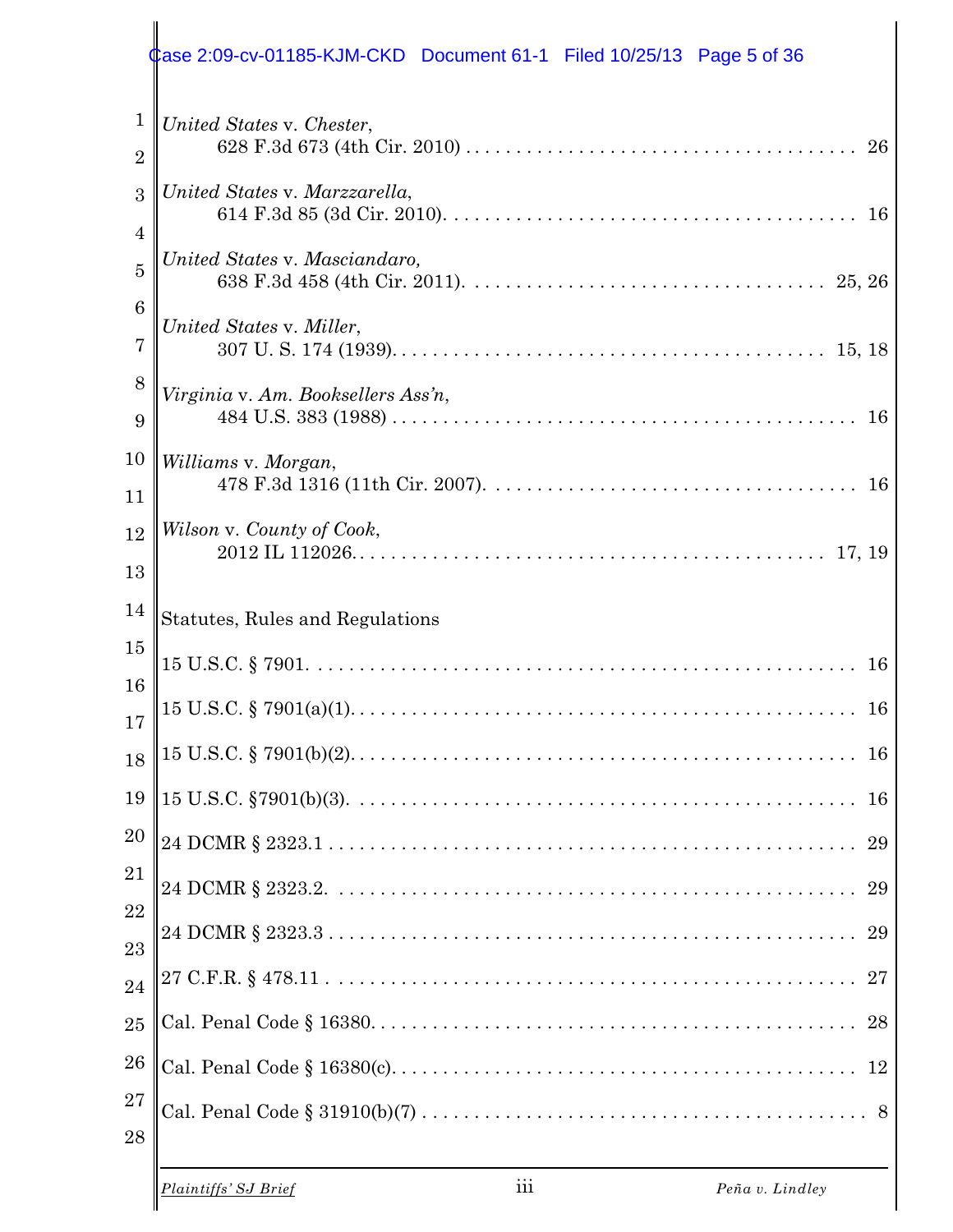|                  | iv<br>Plaintiffs' SJ Brief<br>Peña v. Lindley                                                                 |
|------------------|---------------------------------------------------------------------------------------------------------------|
| 28               |                                                                                                               |
| 27               |                                                                                                               |
| 26               |                                                                                                               |
| 24<br>25         |                                                                                                               |
|                  |                                                                                                               |
| 23               |                                                                                                               |
| 21<br>22         |                                                                                                               |
| 20               |                                                                                                               |
| 19               |                                                                                                               |
| 18               |                                                                                                               |
| 17               |                                                                                                               |
| 16               |                                                                                                               |
| 15               |                                                                                                               |
| 14               |                                                                                                               |
| 13               |                                                                                                               |
| 12               |                                                                                                               |
| 11               | N. Webster, American Dictionary of the<br>English Language (1828) (reprinted 1989)<br>17                      |
| 10               |                                                                                                               |
| 9                | http://www.clrc.ca.gov/pub/Misc-Report/M300-<br>Tables/UpdatedDispoTable.pdf (last visited                    |
| 8                | Disposition of Existing Law, available at                                                                     |
| $\overline{7}$   | California Law Revision Commission, Nonsubstantive<br>Reorganization of Deadly Weapons Statutes:              |
| $6\phantom{1}6$  | 3, 20                                                                                                         |
| $\overline{5}$   | available at http://www.atf.gov/files/statistics/download/<br>afmer/2011-final-firearms-manufacturing-export- |
| $\overline{4}$   | Annual Firearms Manufacturing and Export Report,                                                              |
| 3                | Bureau of Alcohol, Tobacco, Firearms & Explosives,                                                            |
| $\boldsymbol{2}$ | 17                                                                                                            |
| $\mathbf 1$      | <b>Other Authorities</b>                                                                                      |
|                  | tase 2:09-cv-01185-KJM-CKD Document 61-1 Filed 10/25/13 Page 6 of 36                                          |
|                  |                                                                                                               |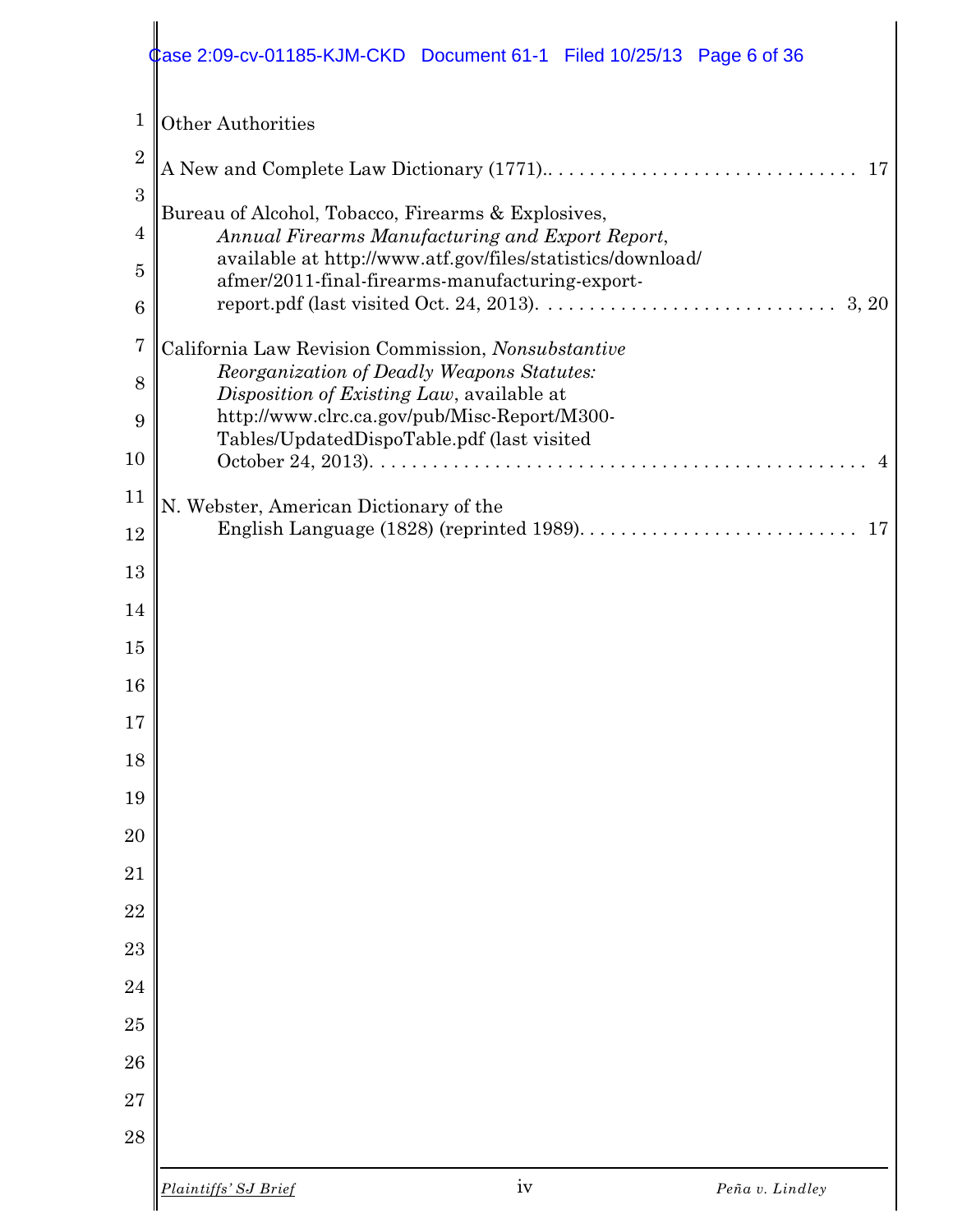#### MEMORANDUM OF POINTS AND AUTHORITIES IN SUPPORT OF PLAINTIFFS' MOTION FOR SUMMARY JUDGMENT

#### INTRODUCTION

4 5 6 7 8 9 10 May the State of California demand that handguns contain unusual or even unavailable technologies as a condition of their lawful sale, or effectively prohibit gun sales based on arbitrary classifications, such as a gun's finish or color? Because the Second Amendment prohibits the state from banning firearms of the kind in common use for traditional lawful purposes, the answer to this question must be "no." *District of Columbia* v. *Heller*, 554 U.S. 570 (2008).

11 12 13 14 15 16 17 18 19 20 Plaintiffs do not begrudge the state prohibiting truly dangerous and unusual firearms not suited to traditional lawful uses, nor do Plaintiffs challenge the state's authority to require that firearms function in a safe manner, that is, reliably, in the manner that reasonably knowledgeable firearms users would expect. But the Second Amendment's guarantee that individuals have access to the traditional tools of self-defense means little if the state can dictate rare or even hypothetical features into firearm designs, or prohibit firearms for arbitrary reasons having nothing to do with their design or actual function.

21 22 23 24 25 26 27 28 Several years ago, state lawmakers banned from retail sale any handgun that does not appear on a special roster. Originally, lawmakers aimed the rostering program at arguably "unsafe" handguns, barring the sale of handguns prone to misfunction, or misfire when dropped. In time, however, the character of the roster program changed, crossing the line from a means of excluding poorly manufactured guns to demanding positive and specific changes to handgun designs. As this program evolved to become ever-more restrictive, it has become impossible to sell

1

2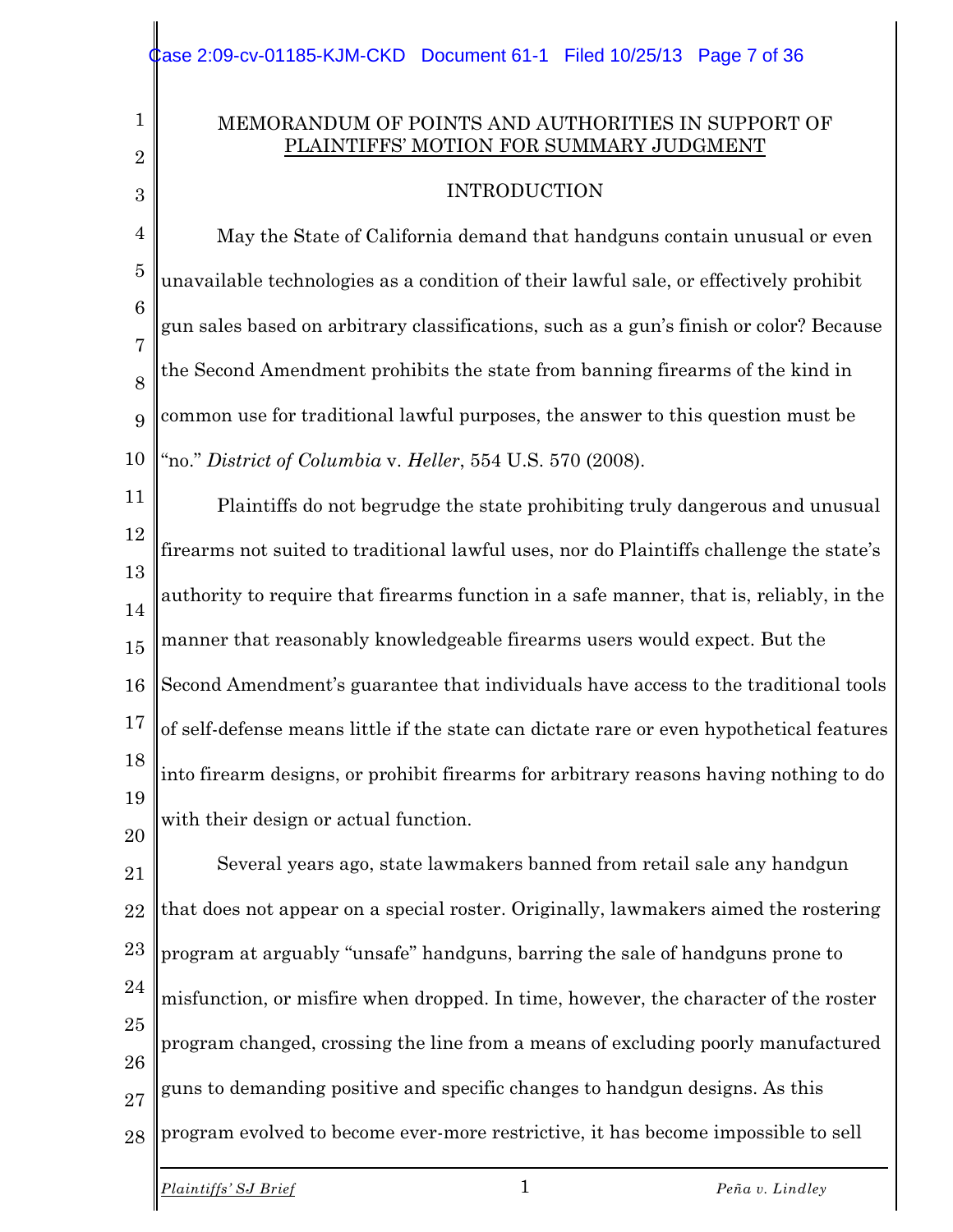#### Case 2:09-cv-01185-KJM-CKD Document 61-1 Filed 10/25/13 Page 8 of 36

1 2 3 4 5 6 7 any newly-designed semiautomatic handguns—the overwhelming majority of handguns in the United States—in California, while many previously-approved handguns have become prohibited for non-substantive, administrative reasons. And of course, the attempt to enumerate every single handgun that might be legally sold has predictably proved too ambitious a task not to yield arbitrary and irrational results.

8 9 10 11 12 13 14 15 16 17 18 19 20 21 22 23 24 25 26 27 28 Whatever else one might say about California's pre-*Heller* handgun rostering program, it is clearly not constitutional today. The program is founded on a theory specifically rejected in *Heller* as inconsistent with an individual's Second Amendment rights – that common firearms might be banned merely owing to the government's assessment that their possession is not in the public interest. In *Heller*'s wake, the District of Columbia's City Council adopted California's roster as its own. But in the face of a constitutional challenge, the District almost immediately modified the law, explicitly recognizing that California's rostering scheme does not meet constitutional standards. Respectfully, this Court should reach the same conclusion. STATEMENT OF FACTS This case's essential facts are not in dispute. 1. *The Handgun Rostering Program* California law provides that any person in this state who manufactures or causes to be manufactured, imports into the state for sale, keeps for sale, offers or exposes for sale, gives, or lends any unsafe handgun shall be punished by imprisonment in a county jail not exceeding one year. Statement of Undisputed Facts ("SUF") 4. California law presumes that all *Plaintiffs' SJ Brief* 2 *Peña v. Lindley*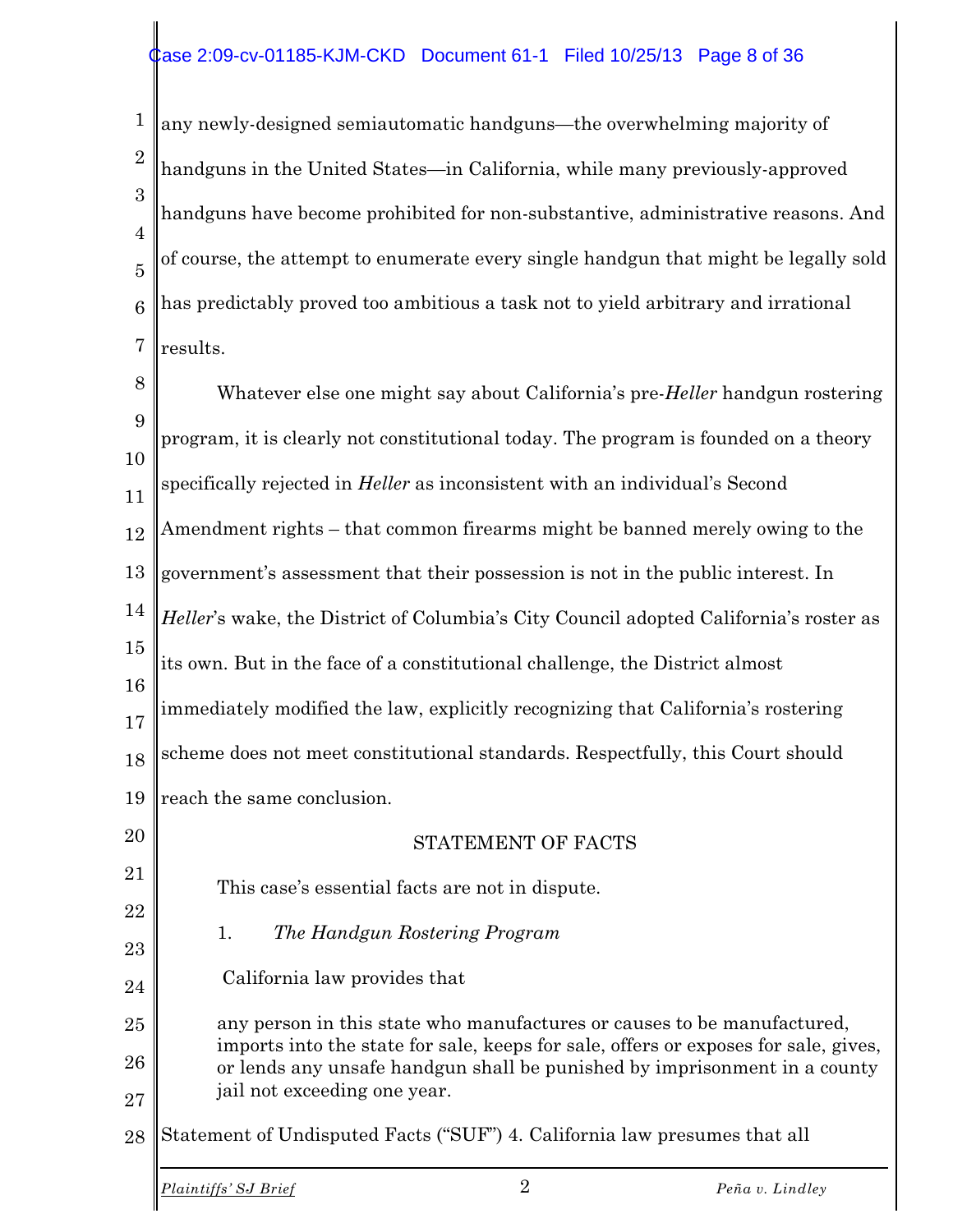# **Case 2:09-cv-01185-KJM-CKD** Document 61-1 Filed 10/25/13 Page 9 of 36

| $\mathbf{1}$        | handguns are "unsafe" and therefore, generally barred from importation and sale,                                                                                                                 |
|---------------------|--------------------------------------------------------------------------------------------------------------------------------------------------------------------------------------------------|
| $\overline{2}$      | unless those handguns have been placed on the state's special roster of handguns                                                                                                                 |
| 3                   | "determined not to be unsafe." SUF 5.                                                                                                                                                            |
| $\overline{4}$      |                                                                                                                                                                                                  |
| $\overline{5}$      | Chamber Loaded Indicators and Magazine<br>a.<br>Disconnect Mechanisms                                                                                                                            |
| 6                   | Since 2007, a center-fire <sup>1</sup> semi-automatic <sup>2</sup> handgun cannot make the roster if                                                                                             |
| $\overline{7}$<br>8 | it does not have both a chamber loaded indicator ("CLI") and, if it has a detachable                                                                                                             |
| 9                   | magazine, a magazine disconnect mechanism. SUF 6. Since 2006, a rimfire <sup>3</sup> semi-                                                                                                       |
| 10                  | automatic handgun must have a magazine disconnect mechanism if it has a                                                                                                                          |
| 11                  | detachable magazine. SUF 7. However, handguns rostered prior to the effective                                                                                                                    |
| 12                  | dates of these requirements can remain rostered despite lacking these features.                                                                                                                  |
| 13<br>14            | SUF <sub>8.</sub>                                                                                                                                                                                |
| 15                  | A magazine disconnect mechanism is "a mechanism that prevents a                                                                                                                                  |
| 16                  | semiautomatic pistol that has a detachable magazine from operating to strike the                                                                                                                 |
| 17<br>18            | <sup>1</sup> Most handguns use center-fire ammunition, which fires a bullet when the<br>primer at the bottom-center of the cartridge case is struck and thus ignited by the<br>gun's firing pin. |
| 19                  | ${}^{2}$ A semiautomatic handgun is a handgun that fires only one bullet each time                                                                                                               |
|                     | 20 the trigger is pulled, with the energy of the just-fired bullet causing the ejection of<br>the spent case and loading of the next cartridge into the firing chamber.                          |
| 21                  | Most handguns sold in the United States today are semiautomatic. See                                                                                                                             |
| 22                  | Bureau of Alcohol, Tobacco, Firearms & Explosives, Annual Firearms<br>Manufacturing and Export Report ("ATF Report"), available at http://www.atf.gov/                                           |
| 23                  | files/statistics/download/afmer/2011-final-firearms-manufacturing-export-<br>report.pdf (last visited Oct. 24, 2013). Almost all the rest are revolvers, id., which                              |
| 24                  | hold several rounds in a rotating cylinder and also fire only one bullet each time the                                                                                                           |
| 25                  | trigger is pulled. This suit does not address fully automatic firearms, also known as<br>machine guns.                                                                                           |
| 26                  | <sup>3</sup> Rimfire ammunition incorporates the primer into the bottom rim of the case                                                                                                          |
| 27                  | which ignites the gun powder upon striking that rim. Rimfire ammunition is                                                                                                                       |
| 28                  | primarily used in small caliber firearms. For technical reasons, CLIs are not<br>feasible for integration in firearms using rimfire ammunition.                                                  |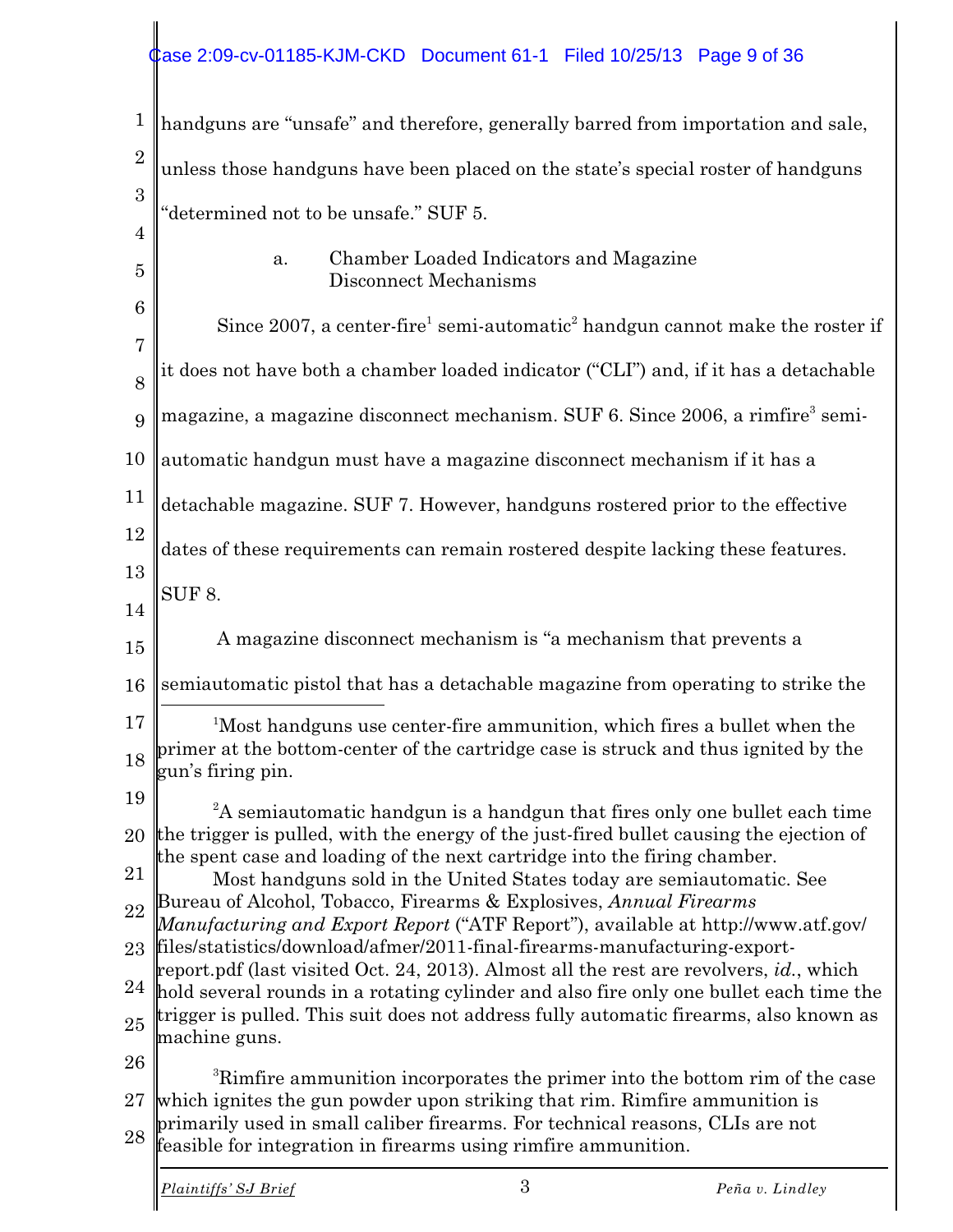### Case 2:09-cv-01185-KJM-CKD Document 61-1 Filed 10/25/13 Page 10 of 36

| $\mathbf{1}$                     | primer of ammunition in the firing chamber when a detachable magazine is not                                                                                                                  |
|----------------------------------|-----------------------------------------------------------------------------------------------------------------------------------------------------------------------------------------------|
| $\overline{2}$                   | inserted in the semiautomatic pistol." SUF 9. A chamber load indicator ("CLI") is "a                                                                                                          |
| 3                                | device that plainly indicates that a cartridge is in the firing chamber." SUF 10.                                                                                                             |
| $\overline{4}$<br>$\overline{5}$ | Not all CLIs satisfy California's requirement.                                                                                                                                                |
| $6\phantom{1}6$                  | A device satisfies this definition if it is readily visible, has incorporated<br>or adjacent explanatory text or graphics, or both, and is designed and                                       |
| $\overline{7}$                   | intended to indicate to a reasonably foreseeable adult user of the                                                                                                                            |
| 8<br>9                           | pistol, without requiring the user to refer to a user's manual or any<br>other resource other than the pistol itself, whether a cartridge is in the<br>firing chamber.                        |
| 10                               | SUF 11. Although a CLI is sufficient if it is "designed and intended to indicate to a                                                                                                         |
| 11                               | reasonable adult user" that the firearm is loaded, Cal. Penal Code § 16380, in                                                                                                                |
| 12                               | practice the sufficiency of the CLI is determined by a different standard. Defendant                                                                                                          |
| 13<br>14                         | tests the sufficiency of CLIs by asking his employees if they understand the CLI -                                                                                                            |
| 15                               | and when the regulatory authority's employees allegedly fail to understand the CLI,                                                                                                           |
| 16                               | regardless of what the CLI is "designed and intended to indicate to a reasonable                                                                                                              |
| 17                               | adult," the CLI is ruled inadequate. SUF 12.4                                                                                                                                                 |
| 18                               | Given the rarity of CLIs and magazine disconnect devices, handguns lacking                                                                                                                    |
| 19<br>20                         | these features are in common use today, and comprise the overwhelming majority of                                                                                                             |
| 21                               | handguns currently for sale in other states. SUF 13.                                                                                                                                          |
| 22                               |                                                                                                                                                                                               |
| 23                               |                                                                                                                                                                                               |
| 24                               | <sup>4</sup> During the pendency of this case, California reorganized and renumbered                                                                                                          |
| 25                               | its Penal Code. This memo and the SUF cite the law under its current renumbered<br>scheme, while some of the evidentiary material submitted will refer to the older                           |
| 26                               | code sections. See California Law Revision Commission, Nonsubstantive<br>Reorganization of Deadly Weapons Statutes: Disposition of Existing Law, available                                    |
| 27<br>28                         | at: http://www.clrc.ca.gov/pub/Misc-Report/M300-Tables/UpdatedDispoTable.pdf<br>(last visited October 24, 2013). A copy is provided in the concurrently filed Request<br>for Judicial Notice. |
|                                  |                                                                                                                                                                                               |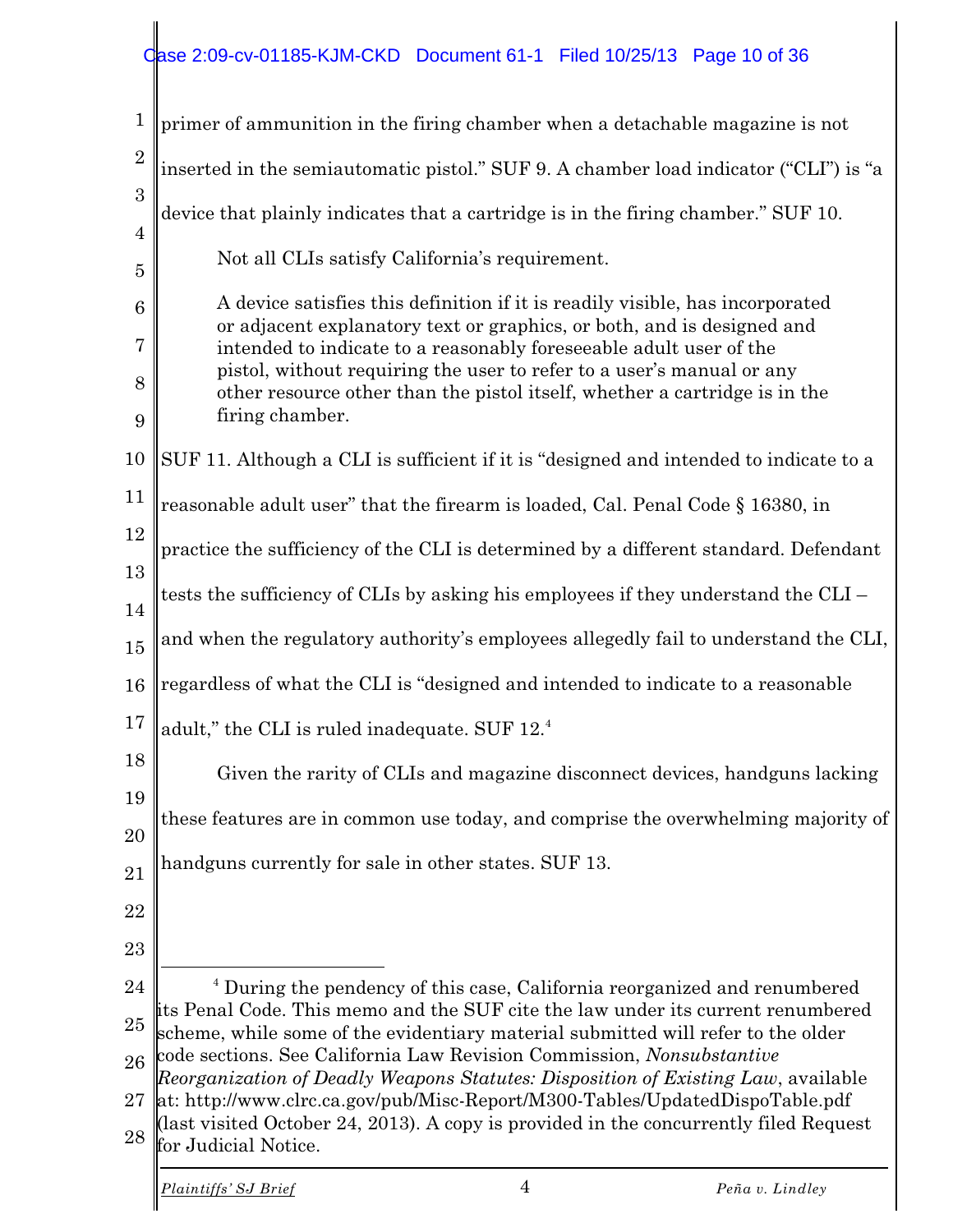#### ase 2:09-cv-01185-KJM-CKD Document 61-1 Filed 10/25/13 Page 11 of 36

1  $\mathcal{D}_{\mathcal{L}}$ 3 4 5 6 7 8 9 10 11 12 13 Indeed, the rarity of CLIs and magazine disconnect mechanisms was a fact specifically relied upon by the California Legislature in mandating these features as part of the rostering program. California legislators considered that CLIs and magazine disconnects are available on only perhaps 11% and 14% of handguns, respectively, as proposed by the author of the bill mandating these features. SUF 14. Because CLIs and magazine disconnect mechanisms were viewed as beneficial, it was hoped that mandating these features would alter the firearms market. SUF 15. "[It] is arguable that a requirement in California would 'drive' the technology of chamber load indicators." Exhibit B, California Senate Public Safety Committee Report, at 9. "It might also be assumed that a mandate in California would drive technology in the market for magazine disconnect devices." *Id.* at 10.

14 15 16 17 18 19 20 Yet these "safety" features are not foolproof. A handgun safety mechanism may fail or be misused. SUF 16. A chamber loaded indicator is a mechanical device that may fail or be misinterpreted by the user of a handgun. SUF 17. A magazine disconnect mechanism is a mechanical device that may fail. SUF 18. As the state advises handgun purchasers, "Any machine can malfunction. A firearm is no different." SUF 19.

21 22 23 24 25 26 In fact, to acquire any handgun in California, an individual must pass a written handgun safety test. SUF 20. The test requires knowledge of the basic rules of handgun safety, the first of which is: "Treat all guns as if they are loaded." SUF 21. The state's study guide for the handgun safety test further provides:

- 27 Always assume that a gun is loaded even if you think it is unloaded. Every time a gun is handled for any reason, check to see that it is unloaded [by following specific instructions for unloading the gun]. If you are unable to
- 28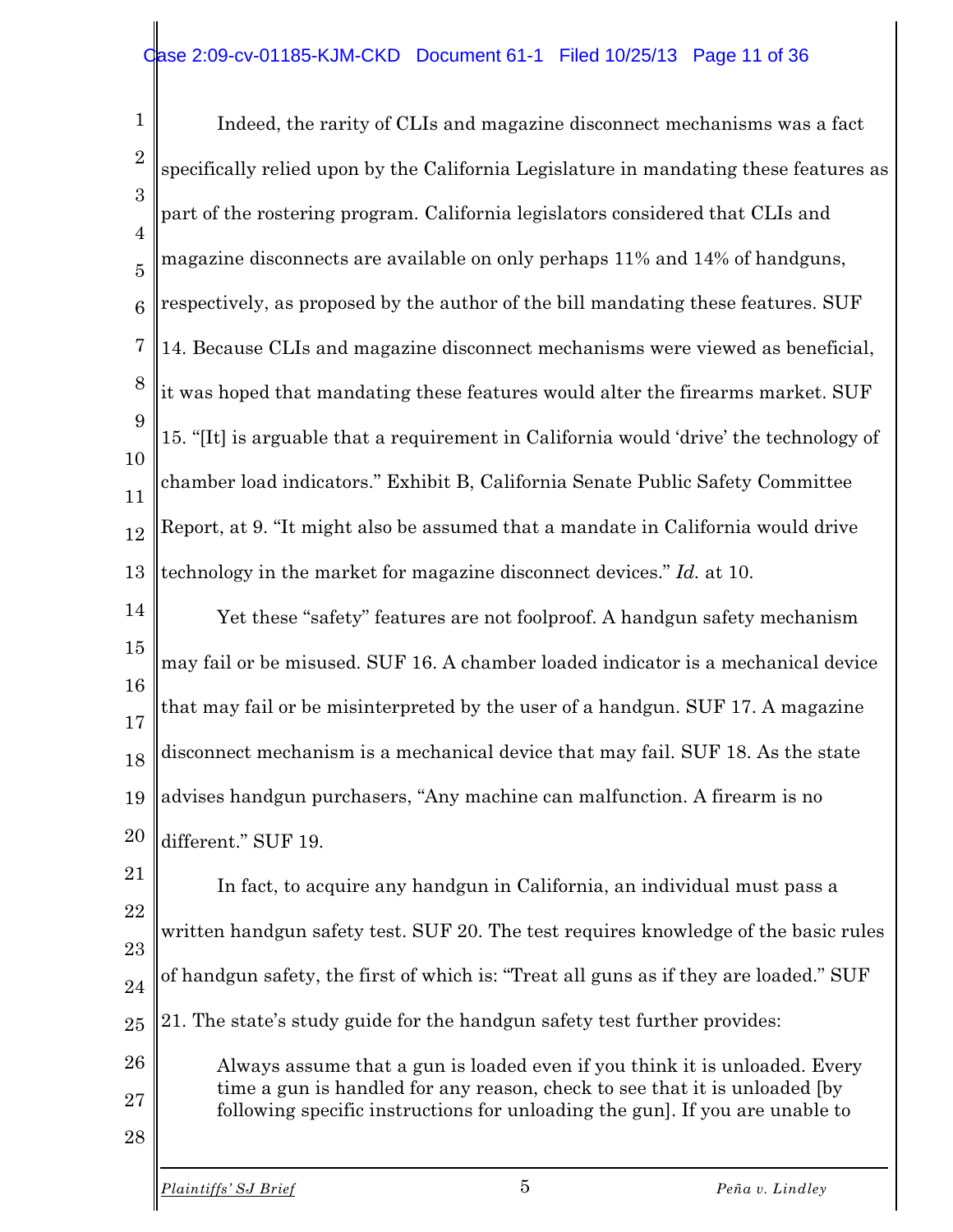### Case 2:09-cv-01185-KJM-CKD Document 61-1 Filed 10/25/13 Page 12 of 36

| $\mathbf{1}$   | check a gun to see if it is unloaded, leave it alone and seek help from someone                                                                                                  |  |
|----------------|----------------------------------------------------------------------------------------------------------------------------------------------------------------------------------|--|
| $\overline{2}$ | more knowledgeable about guns.                                                                                                                                                   |  |
| 3              | <b>SUF 22.</b>                                                                                                                                                                   |  |
| $\overline{4}$ | The state's specific instructions for unloading a semi-automatic handgun                                                                                                         |  |
| $\overline{5}$ | contained in its gun safety study guide provides that a mechanical safety                                                                                                        |  |
| 6              | [I]s not foolproof so do not rely on the safety to prevent an accidental                                                                                                         |  |
| 7              | discharge. A safety should only be used as an additional safety measure.                                                                                                         |  |
| 8<br>9         | Never pull the trigger on any firearm with the safety in the "safe" position<br>because thereafter the firearm could fire at any time without the trigger ever<br>being touched. |  |
| 10             | <b>SUF 23.</b>                                                                                                                                                                   |  |
| 11             | The state's gun safety study guide does not discuss chamber load indicators                                                                                                      |  |
| 12             | or magazine disconnect devices. Yet it teaches, in order to pass the mandatory                                                                                                   |  |
| 13             | safety test, rules that would have gun owners ignore such devices. The study guide                                                                                               |  |
| 14             |                                                                                                                                                                                  |  |
| 15             | specifically instructs that in order to verify a semi-automatic handgun is unloaded,                                                                                             |  |
| 16             | one must remove the magazine and visually inspect the chamber to verify that it is                                                                                               |  |
| 17             | empty. SUF 24.                                                                                                                                                                   |  |
| 18             | In fact, in a large red box marked "CAUTION," the state's gun safety study                                                                                                       |  |
| 19             | guide provides:                                                                                                                                                                  |  |
| 20             |                                                                                                                                                                                  |  |
| 21             | You should NOT assume a semiautomatic pistol is unloaded just because<br>the magazine is removed from the handgun.                                                               |  |
| 22             | Do not allow the slide to go forward UNLESS you have:                                                                                                                            |  |
| 23             | Checked again to be sure the chamber is empty, and<br>1.                                                                                                                         |  |
| 24             |                                                                                                                                                                                  |  |
| 25             | 2. Checked again to be sure the magazine has been REMOVED                                                                                                                        |  |
| 26             | If you pull the slide back ejecting the cartridge, check the chamber, let the<br>slide go forward, and THEN remove the magazine, you have a loaded,                              |  |
| 27             | dangerous firearm (a cartridge is in the chamber) even though you have                                                                                                           |  |
| 28             | removed the magazine. It is common and sometimes fatal to make this error.                                                                                                       |  |
|                |                                                                                                                                                                                  |  |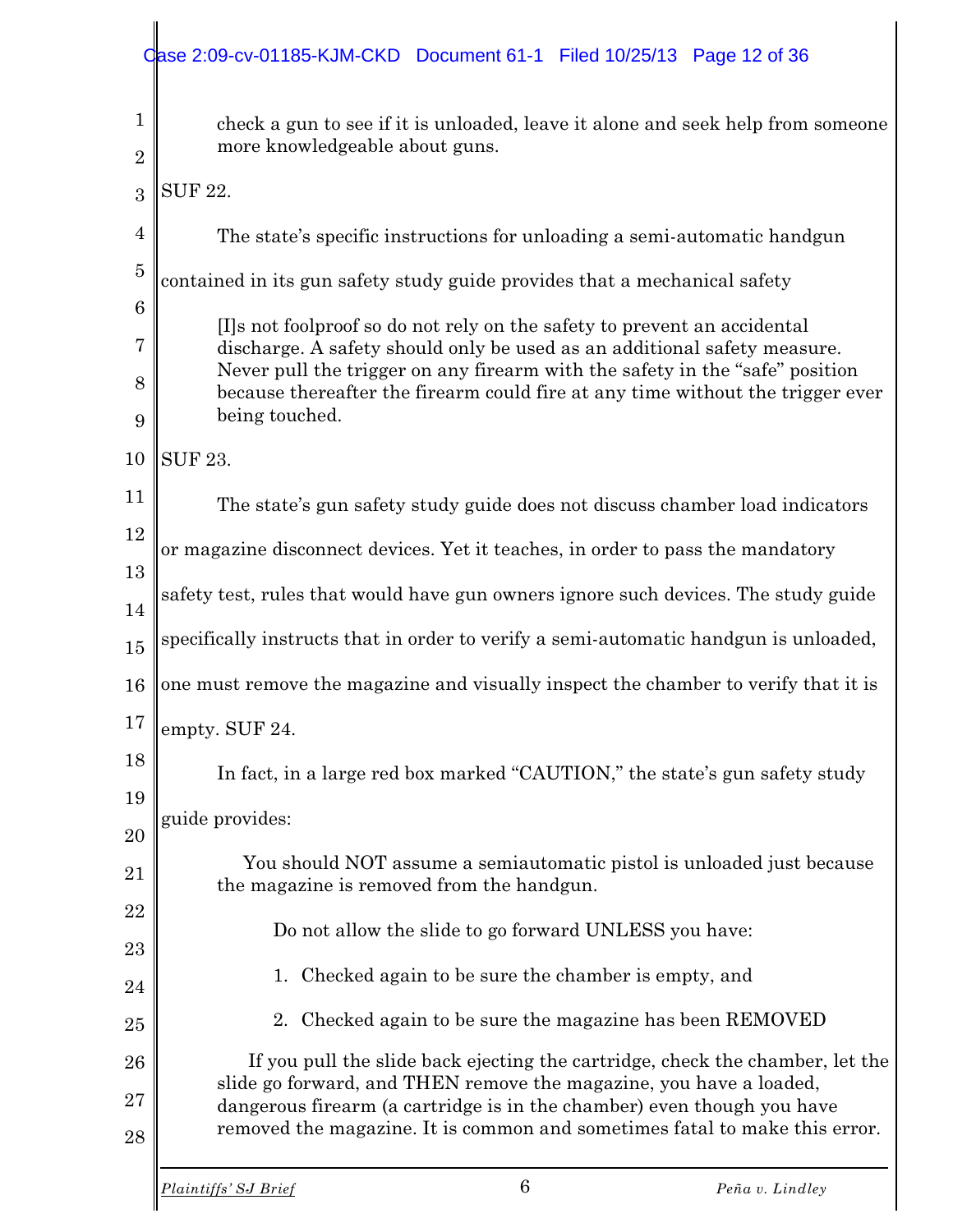1 2 3 4 5 6 7 8 9 10 11 12 13 14 15 16 17 18 19 20 21 22 23 24 25 26 27 28 ALWAYS REMOVE THE MAGAZINE FIRST! SUF 25. In order to purchase a handgun, the buyer must demonstrate that he or she knows how to safely operate the handgun, including following these instructions. SUF 26. Moreover, California law also generally requires that all newly purchased firearms either be accompanied by an approved gun lock or the purchaser's affidavit that she owns an adequate lock box or gun safe. SUF 27. b. Microstamping As of May 17, 2013, all semi-automatic handguns not already rostered cannot be submitted for roster listing unless they employ so-called "microstamping technology." To comply, handguns must be: designed and equipped with a microscopic array of characters that identify the make, model, and serial number of the pistol, etched or otherwise imprinted in two or more places on the interior surface or internal working parts of the pistol, and that are transferred by imprinting on each cartridge case when the firearm is fired, provided that the Department of Justice certifies that the technology used to create the imprint is available to more than one manufacturer unencumbered by any patent restrictions. SUF 28. "The Attorney General may also approve a method of equal or greater reliability and effectiveness in identifying the specific serial number of a firearm from spent cartridge casings discharged by that firearm than that which is set forth in this paragraph . . ." SUF 29. The microstamping requirement of Cal. Penal Code § 31910(b)(7) became effective on May 17, 2013 because on that date, the California Department of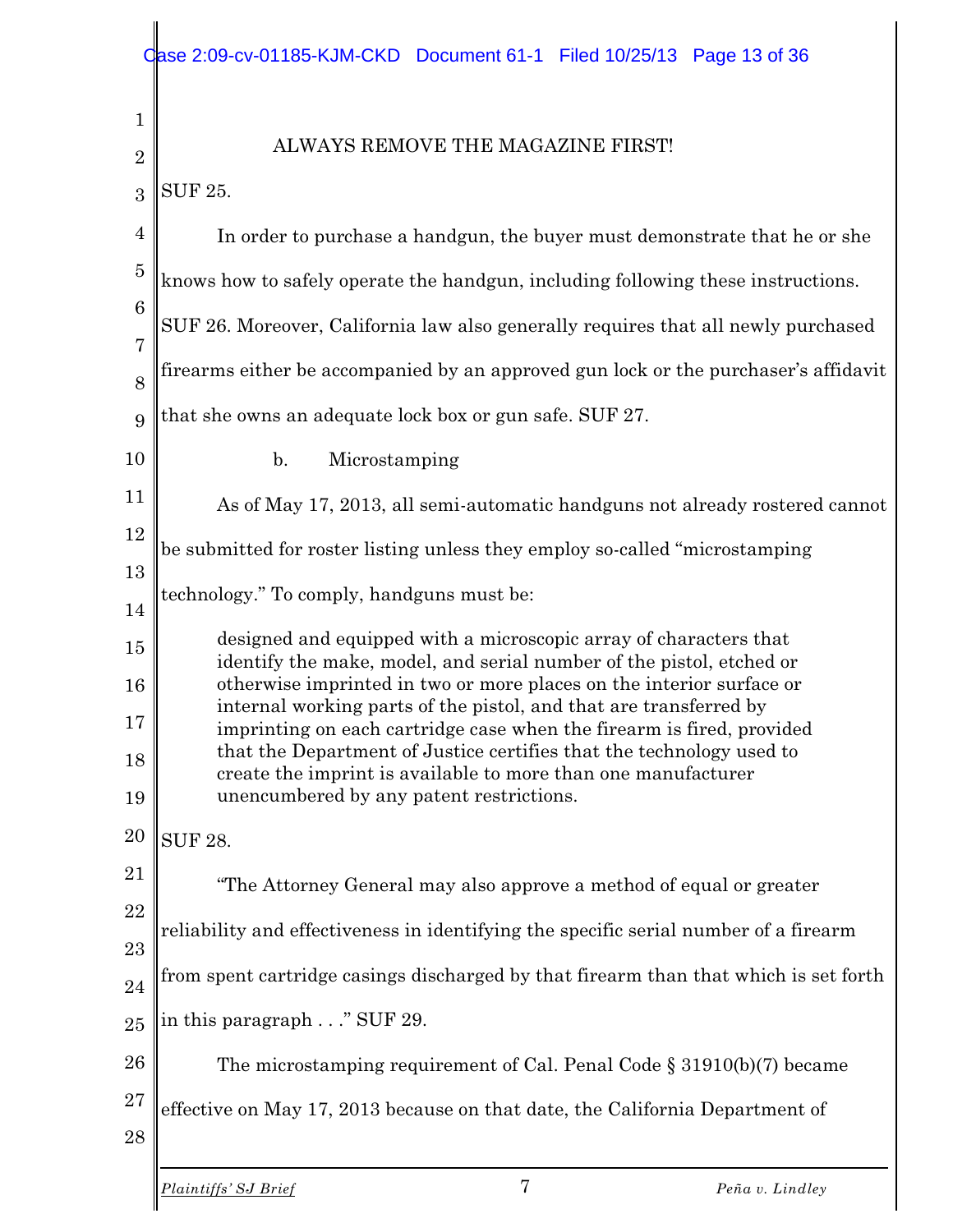1 2 3 4 5 Justice issued Information Bulletin No.: 2013-BOF-03, wherein Defendant Lindley announced that the Department had determined that the technology described in Cal. Penal Code § 31910(b)(7) is now available to more than one manufacturer unencumbered by any patent restrictions. SUF 30.

6 7 8 9 10 11 12 13 14 15 Defendant admits that no handguns for sale in the United States have the microstamping technology required by California's roster law. Exh. O, Response to Request for Admission No. 4. No firearms manufacturer has submitted any microstamping-compliant handguns, Exh. P, Response to Interrogatory Request No. 8, and Defendant has no information as to whether any manufacturer will ever produce microstamping handguns, Exh. O, Response to Request for Admission No. 5. Accordingly, the microstamping requirement imposes a *de facto* ban on the sale of all new semiautomatic handgun models in California. SUF 31.

16

28

c. Maintenance Fees

17 18 19 20 21 22 23 24 Listings on the California handgun roster are valid for one year, and must be renewed annually, including payment of an annual fee, prior to expiration to remain valid. SUF 32. Defendant charges firearms manufacturers, importers, and dealers annual fees, ostensibly to operate the handgun roster program. Any handgun whose manufacturer fails to pay the required fees may be excluded from the roster for that reason alone. SUF 33. The initial and renewal annual listing fees for inclusion on the handgun roster are \$200. SUF 34.

25 26 27 Other than the California DOJ, only the manufacturer/importer of a handgun model is authorized to submit that handgun model to a DOJ-Certified Laboratory for testing. SUF 35. A handgun can remain on the roster if its manufacturer/

*Plaintiffs' SJ Brief* 8 *Peña v. Lindley*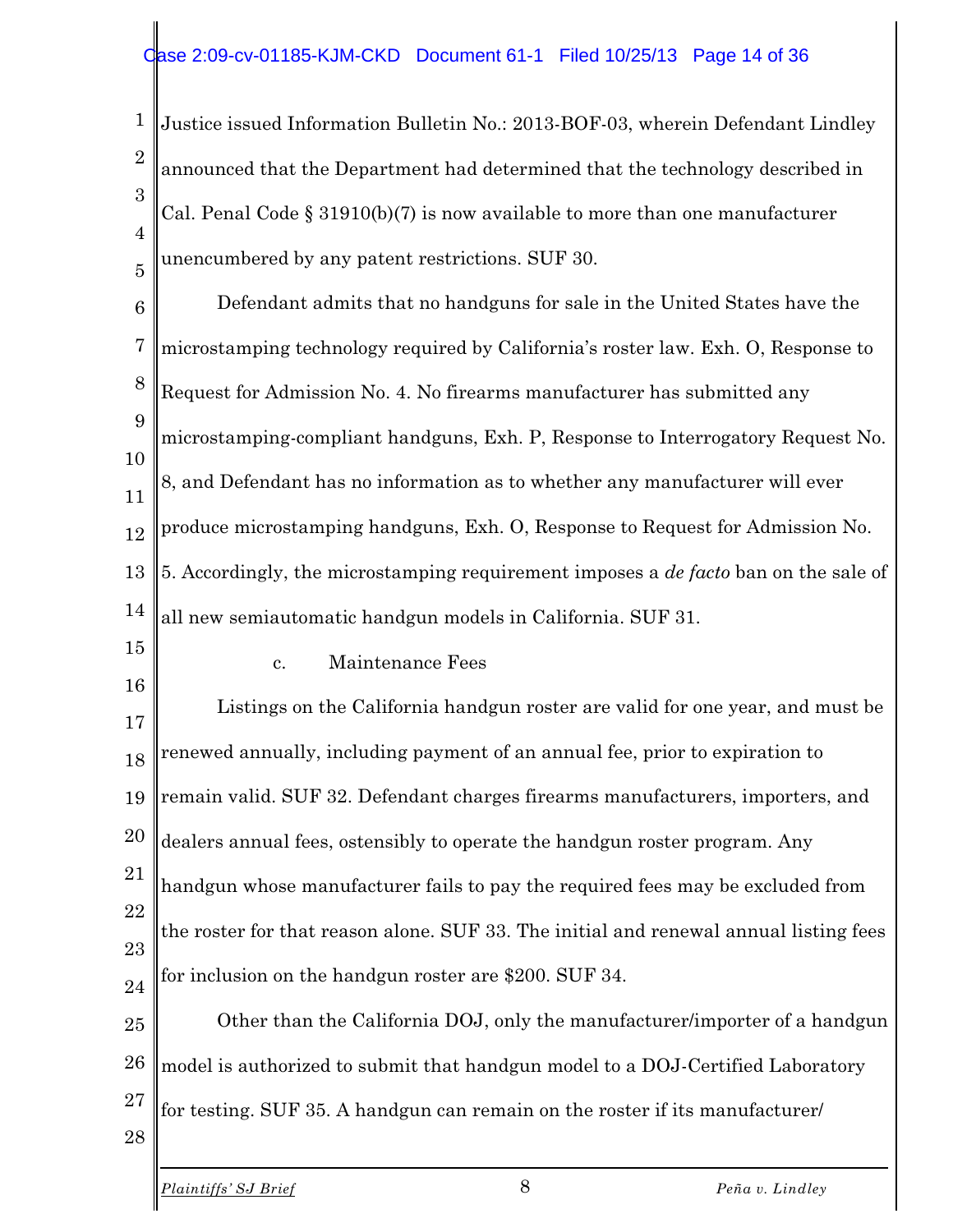#### ase 2:09-cv-01185-KJM-CKD Document 61-1 Filed 10/25/13 Page 15 of 36

1 2 3 4 5 6 7 8 importer goes out of business or discontinues the model, provided that the model is not being offered for sale to licensed dealers, and "a fully licensed wholesaler, distributor, or dealer submits a written request to continue the listing and agrees to pay the annual maintenance fee." SUF 36. So long as a handgun is sold to dealers outside of California, the handgun's manufacturer can cause the sale of that handgun to be forbidden inside California by failing to submit the gun for testing in that state or refusing to pay the annual \$200 fee. SUF 37.

9 10 11 12 13 14 A manufacturer/importer or other responsible party may submit a written request to list a handgun model that was voluntarily discontinued or was removed for lack of payment of the annual maintenance fee. The request may be approved, and the handgun restored to the "safe gun" roster, provided the fee is paid. SUF 38.

d. Exemptions

15 16 17 18 19 20 21 22 23 24 The following firearms and transactions are exempted from the handgun rostering requirement: (1) firearms defined as curios or relics under federal law; (2) the purchase of any firearm by any law enforcement officer – state or federal; (3) pistols that are designed expressly for use in Olympic target shooting events, as defined by rule; (4) certain single-action revolvers, as defined by rule; and (5) the sale, loan, or transfer of any firearm that is to be used solely as a prop during the course of a motion picture, television, or video production by authorized people related to the production. SUF 39.

25 26 27 28 It is also not illegal in California to import an unrostered handgun when moving into the state without the intention of selling it, nor is it illegal in California to possess or use an unrostered handgun that is otherwise lawful to possess or use.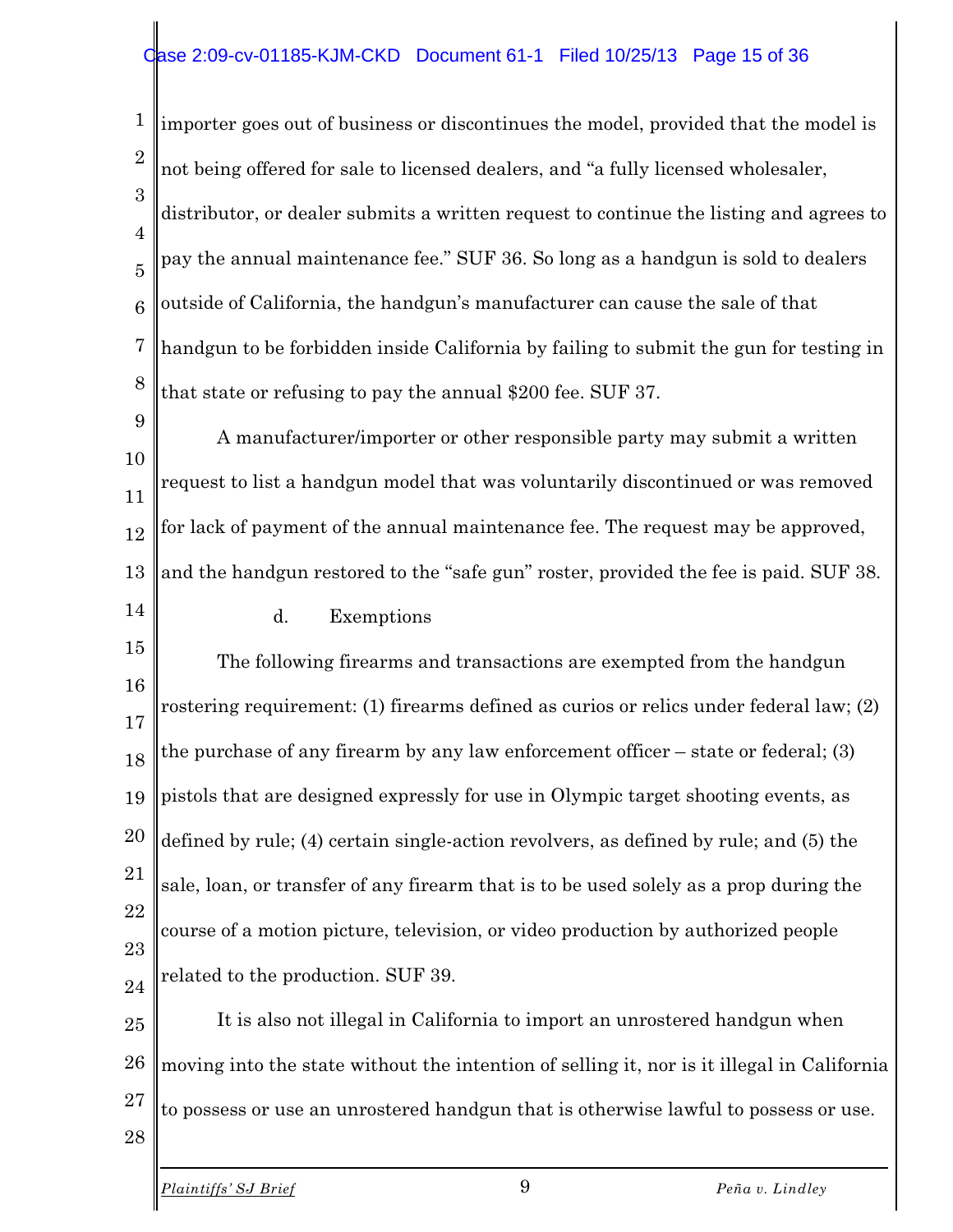#### ase 2:09-cv-01185-KJM-CKD Document 61-1 Filed 10/25/13 Page 16 of 36

1 2 3 SUF 40. California also exempts private party transfers, intra-familial transfers including gifts and bequests, and various loans. SUF 41.<sup>5</sup>

- 4
- 2. *Defendant's Enforcement of the "Handgun Roster" Program Against Plaintiffs*

5 6 7 8 9 10 Plaintiff Ivan Peña sought to purchase a Para USA (Para Ordnance) P1345SR / Stainless Steel .45 ACP 4.25", and has identified a willing seller who stands ready to deliver said handgun to him. SUF 42. The Para USA P1345SR that Peña wants to buy was listed on California's Handgun Roster until December 31, 2005, when it was discontinued and its listing not renewed. SUF 43.

11 12 13 Peña cannot lawfully purchase and take possession of the handgun as that handgun is not on the California Handgun Roster. SUF 44. Peña fears arrest,

14 prosecution, fine and incarceration if he completes this handgun purchase. SUF 45.

15 Plaintiff Roy Vargas has sought to purchase a Glock 21 SF with an

16 ambidextrous magazine release, and has identified a willing seller who stands

17 ready to deliver said handgun to Plaintiff. SUF 46. However, Vargas cannot

18 lawfully purchase and take possession of the handgun as that handgun is not listed

19 20 on the California Handgun Roster. SUF 47. Vargas fears arrest, prosecution, fine

21 and incarceration if he completes this handgun purchase. SUF 48.

22 23 24 25 Vargas was born without an arm below the right elbow. SUF 49. The Glock 21 SF-STD with a standard magazine release is listed on the California Handgun Roster. SUF 50. However, the Glock 21 SF with ambidextrous magazine release is

26

27 | 28 <sup>5"</sup>Single" or "Double" action refers to the gun's trigger function. If the trigger only drops the hammer (with the firing pin) after it is cocked, then the firearms is considered a "Single" action. If the trigger can also draw back the hammer and release it, the firearm is considered a "Double" action.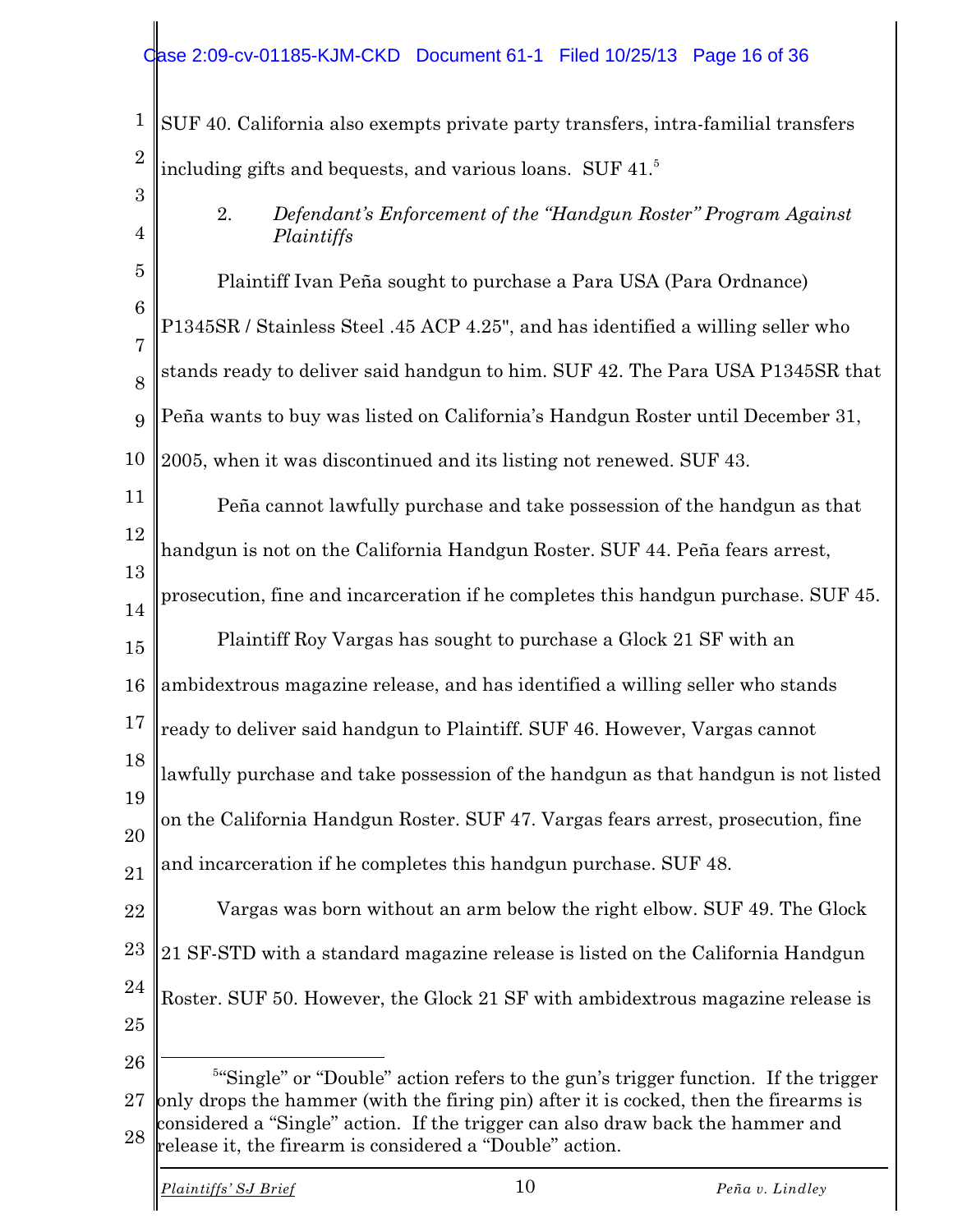### Case 2:09-cv-01185-KJM-CKD Document 61-1 Filed 10/25/13 Page 17 of 36

| $\mathbf{1}$                     | superior for left-handed shooters such as Mr. Vargas, as opposed to the approved                                                                                                                                                                                                                                                                         |
|----------------------------------|----------------------------------------------------------------------------------------------------------------------------------------------------------------------------------------------------------------------------------------------------------------------------------------------------------------------------------------------------------|
| $\overline{2}$                   | version of the Glock 21. SUF 51. Glock's efforts to add the Glock 21 SF with                                                                                                                                                                                                                                                                             |
| 3                                | ambidextrous magazine release to the California Roster have failed. SUF 52.                                                                                                                                                                                                                                                                              |
| $\overline{4}$<br>$\overline{5}$ | However, Defendant permits Glock customers to have their Glock 21 SF-STD                                                                                                                                                                                                                                                                                 |
| $6\phantom{1}6$                  | handguns fitted with an ambidextrous release at the Glock factory. SUF 53. As                                                                                                                                                                                                                                                                            |
| $\overline{7}$                   | state officials wrote Glock in response to the gunmaker's pleas to include the                                                                                                                                                                                                                                                                           |
| 8                                | ambidextrous Glock 21 SF on the roster:                                                                                                                                                                                                                                                                                                                  |
| 9<br>10<br>11                    | A California owner of a Glock handgun model with a standard magazine<br>release who wishes to have his or her handgun model retrofitted with an<br>ambidextrous magazine release may send the firearm to Glock. Glock could<br>then retrofit the handgun and return it to its owner. No further testing of the<br>retrofitted handgun would be required. |
| 12<br>13                         | Exhibit F. In other words, California permits the sale of a Glock 21 SF-STD, and                                                                                                                                                                                                                                                                         |
| 14                               | the alteration of that handgun by Glock to add an ambidextrous magazine release,                                                                                                                                                                                                                                                                         |
| 15                               | but will not allow consumers to purchase new Glock 21 SFs with an ambidextrous                                                                                                                                                                                                                                                                           |
| 16<br>17                         | magazine release in the first place.                                                                                                                                                                                                                                                                                                                     |
| 18                               | Plaintiff Doña Croston has sought to purchase a Springfield Armory XD-45                                                                                                                                                                                                                                                                                 |
| 19                               | Tactical 5" Bi-Tone stainless steel/black handgun in .45 ACP, model number                                                                                                                                                                                                                                                                               |
| 20                               | XD9623, and has identified a willing seller who stands ready to deliver said                                                                                                                                                                                                                                                                             |
| 21                               | handgun to her. SUF 54. Croston cannot lawfully purchase and take possession of                                                                                                                                                                                                                                                                          |
| 22<br>23                         | the handgun as that handgun is not on the California Handgun Roster. SUF 55.                                                                                                                                                                                                                                                                             |
| 24                               | Croston fears arrest, prosecution, fine and incarceration if she completes this                                                                                                                                                                                                                                                                          |
| 25                               | handgun purchase. SUF 56.                                                                                                                                                                                                                                                                                                                                |
| 26                               | Other models of this identical gun $-$ but in different colors $-$ are listed on the                                                                                                                                                                                                                                                                     |
| 27<br>28                         | handgun roster and are thus available to Ms. Croston: the XD-45 Tactical 5".45                                                                                                                                                                                                                                                                           |
|                                  |                                                                                                                                                                                                                                                                                                                                                          |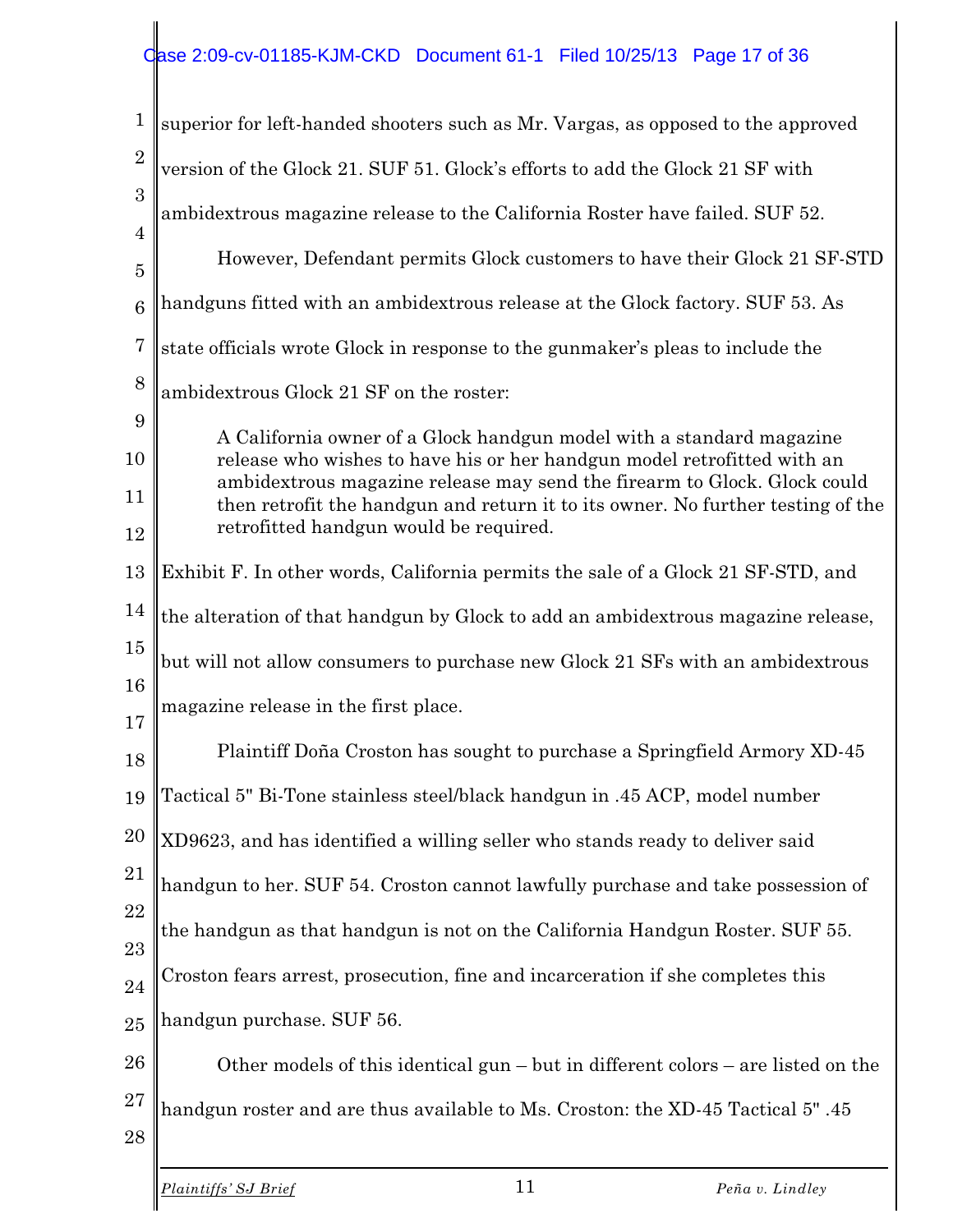1 2 3 4 5 6 7 8 9 10 11 12 13 14 15 16 ACP in black (model XD9621), the XD-45 Tactical 5" .45 ACP in OD Green (model XD9622), and the XD-45 Tactical 5" .45 ACP in Dark Earth (XD9162). SUF 57. However, the particular Bi-Tone XD-45 that Ms. Croston would possess was not released until after California required newly-listed guns to have a chamber load indicator and magazine disconnect device. SUF 58. Springfield Armory could not get the XD-45 in .45 ACP and Bi-Tone finish registered given the new listing requirements. SUF 59. The XD-45 Bi-Tone in .45 has a loaded chamber indicator, but the California Department of Justice decided it does not qualify under Cal. Penal Code § 16380(c). SUF 60. The XD-45 also lacks a magazine disconnect device. SUF 61. The handgun at issue in *Heller* was a High Standard 9-shot revolver in .22 with a  $9.5$ " Buntline-style<sup>6</sup> barrel. SUF 62. Plaintiff Brett Thomas has sought to purchase an identical High Standard 9-shot revolver in .22 with a 9.5" Buntline-

17 style barrel, and has identified a willing seller who stands ready to deliver said

18 handgun to Thomas. SUF 63. Thomas cannot lawfully purchase and take possession

19 of the handgun as that handgun is not on the California Handgun Roster. SUF 64.

20 21 Thomas fears arrest, prosecution, fine and incarceration if he completes this handgun purchase. SUF 65.

- 22 23 24 25 Plaintiffs Ivan Peña and Brett Thomas are law-abiding citizens, shooting enthusiasts and gun collectors, as are other members and supporters of Plaintiffs Second Amendment Foundation, Inc. ("SAF") and Calguns Foundation, Inc.
- 26

<sup>27</sup> 28  $6$  A "Buntline" style is a Western-style extra-long barreled revolver. It is named for the 19<sup>th</sup> Century novelist Ned Buntline who was said to commission such guns for famous personalities of the day.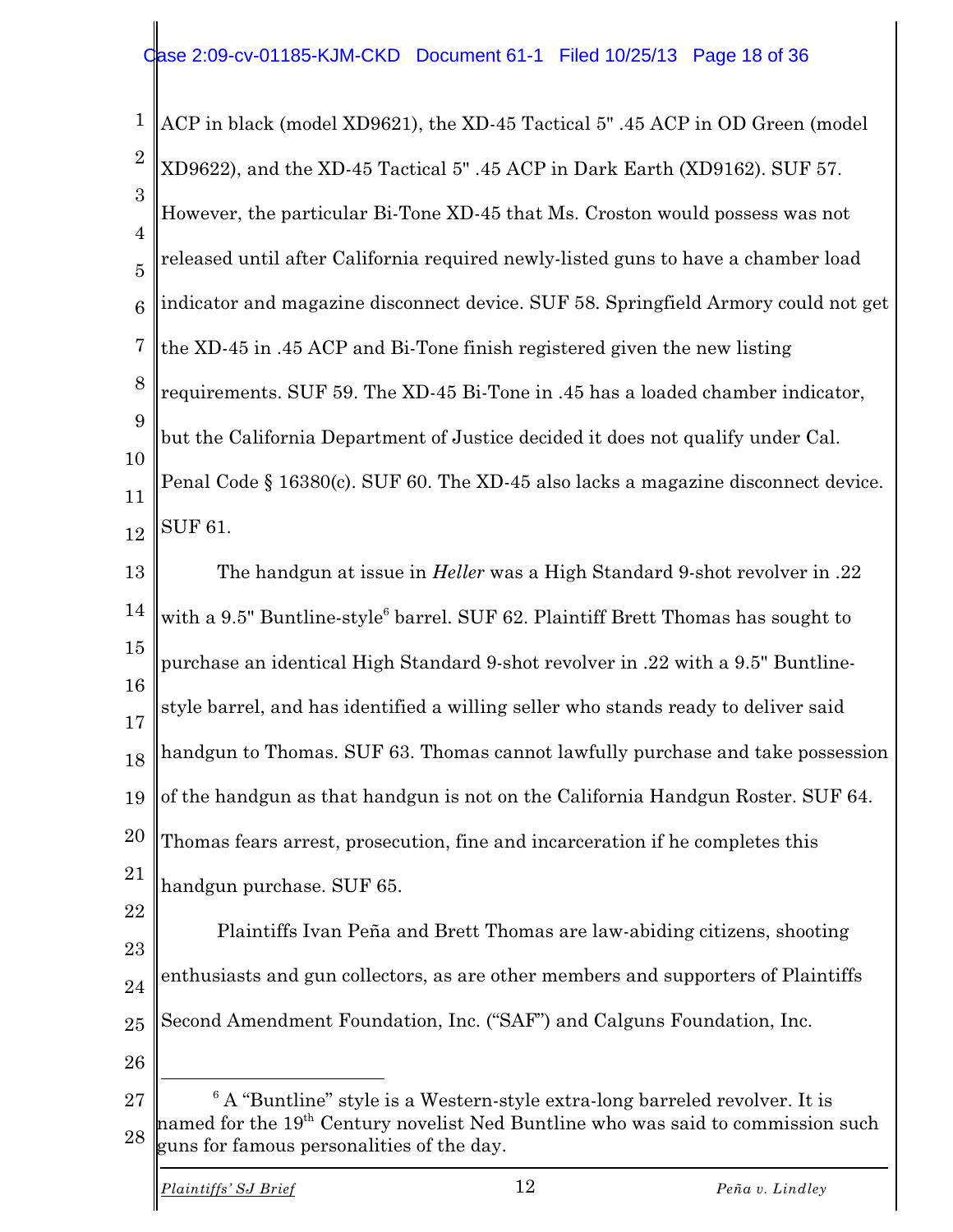1 2 3 4 5 ("CGF"). Peña, Thomas, Croston, and other SAF and CGF members and supporters would acquire new semiautomatic handguns of the kind in common use throughout the United States, for traditional lawful purposes including self-defense, but cannot do so owing to the operation of California microstamping scheme. SUF 66.

6 7 8 9 10 11 12 13 Moreover, even if Plaintiffs could procure the handguns they intend to purchase consistent with California law, the handgun rostering scheme substantially limits commerce in (and therefore Plaintiffs' access to) these handguns, since no dealer can stock these firearms. This results in a significant loss of choice and price competition. SUF 67. Plaintiffs would also suffer increased costs in transporting and transferring their firearms from out-of-state dealers that they would not suffer if the firearms were available for sale in California. SUF 68.

14 15 16 17 18 19 20 SAF is a non-profit membership organization incorporated under the laws of Washington with its principal place of business in Bellevue, Washington. SUF 69. SAF has over 650,000 members and supporters nationwide, including many in California. SUF 70. The purposes of SAF include education, research, publishing and legal action focusing on the Constitutional right to privately own and possess firearms, and the consequences of gun control. SUF 71.

21 22 23 24 25 26 27 CGF is a non-profit organization incorporated under the laws of California with its principal place of business in San Carlos, California. SUF 72. The purposes of Calguns include supporting the California firearms community by promoting education for all stakeholders about firearm laws, rights and privileges, and securing the civil rights of California gun owners, who are among its members and supporters. SUF 73.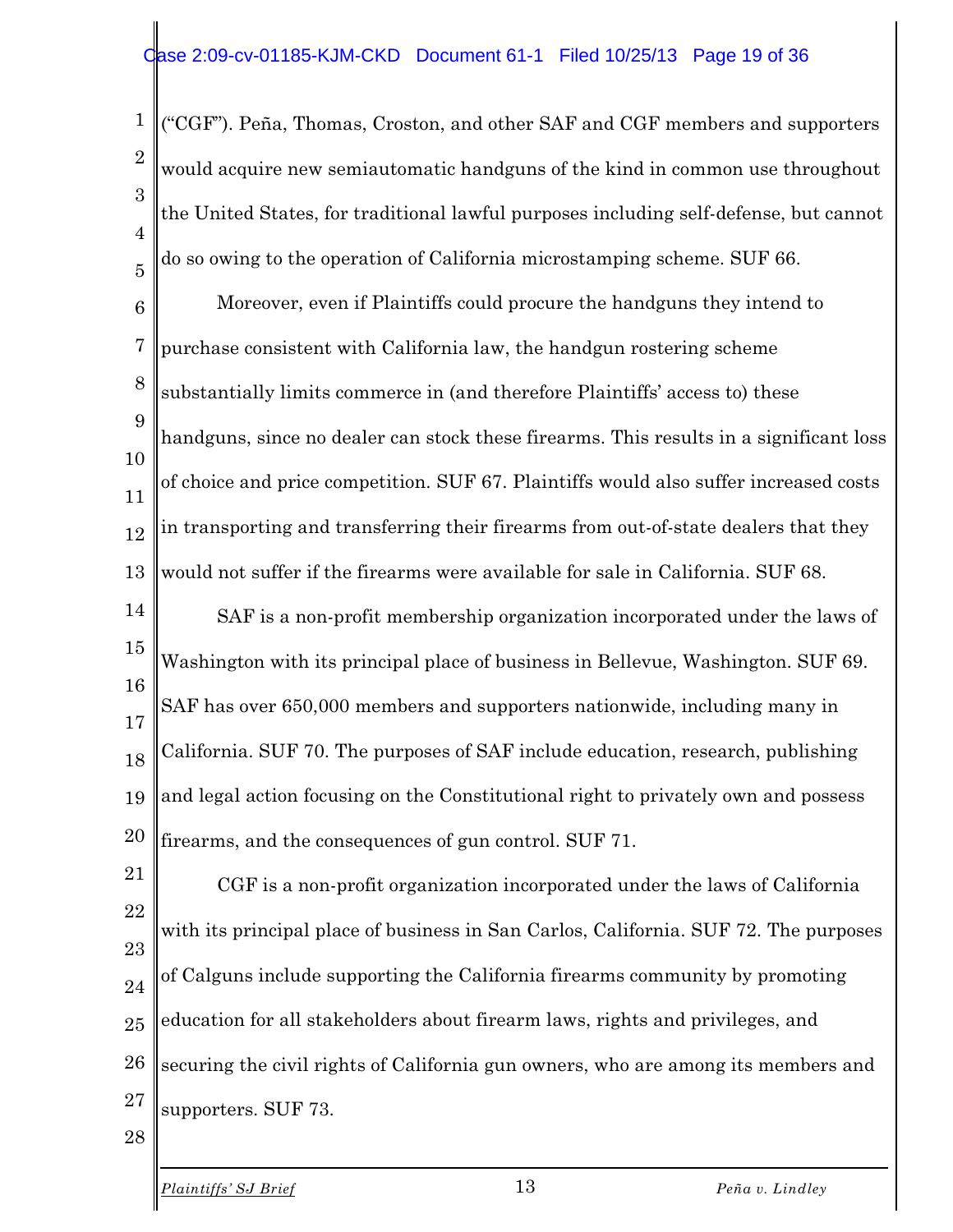1 2 3 4 5 6 7 8 9 10 11 12 13 14 15 16 17 18 19 20 21 22 23 24 25 26 SAF and CGF expend their resources encouraging exercise of the right to bear arms, and advising and educating their members, supporters, and the general public about the legality of particular firearms. The issues raised by, and consequences of, Defendant's policies, are of great interest to SAF and Calguns' constituencies. Defendant's policies regularly cause the expenditure of resources by SAF and Calguns as people turn to these organizations for advice and information. SUF 74, 75. Defendant's policies bar the members and supporters of SAF and Calguns, living in California, from obtaining numerous, if not most, handguns. SUF 76. At a minimum, Defendants' policies make firearms less accessible to the public, reduce the opportunity for selection and purchase, lessen price competition, and impose additional expenses on the purchase of firearms. SUF 77. SUMMARY OF ARGUMENT This case begins and ends with the fact that California will not roster handguns lacking features which are missing from many, if not the vast majority, of handguns of the kind in common use throughout the United States. Indeed, no new semiautomatic handgun models can be sold in California at all. The challenged requirements constitute a massive ban on handguns whose possession and use is secured by the Second Amendment. In unsuccessfully defending its blanket handgun ban, the District of Columbia argued that it could unilaterally determine which arms were too dangerous to be allowed ordinary citizens, and that handguns as a class of weapons failed to meet its criteria. The Supreme Court rejected this argument. The

- 27 government's disdain for particular arms does not enable it to ban them if their
- 28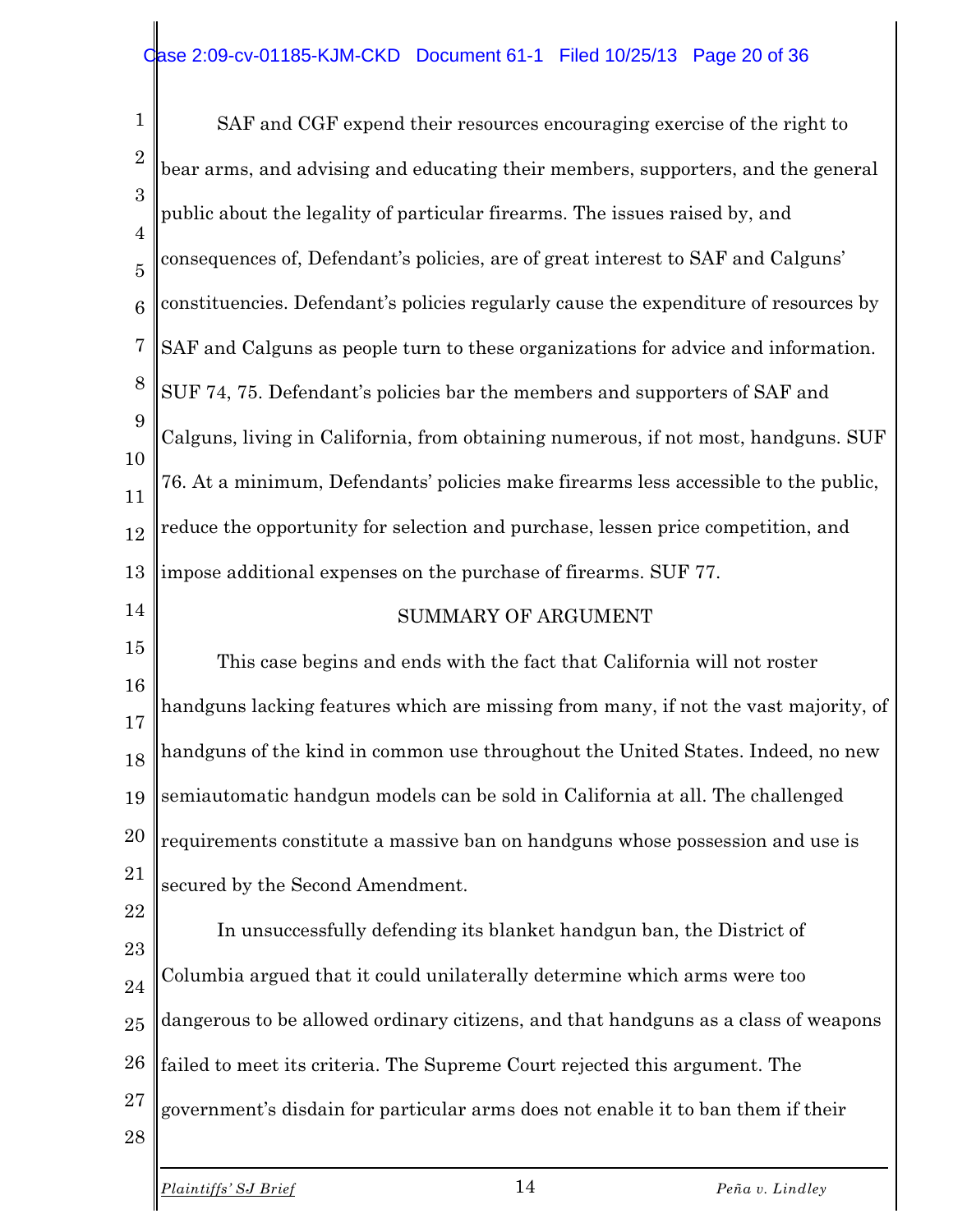| $\mathbf 1$         | possession is protected by the Second Amendment. The test is whether the arms at                                                              |
|---------------------|-----------------------------------------------------------------------------------------------------------------------------------------------|
| $\overline{2}$      | issue are of the kind that would be in common use for lawful purposes.                                                                        |
| 3<br>$\overline{4}$ | Defendant's handgun rostering program also violates basic principles of equal                                                                 |
| $\overline{5}$      | protection, in that it arbitrarily makes distinctions between otherwise identical                                                             |
| 6                   | firearms, inherently making arbitrary distinctions among the people who would                                                                 |
| $\overline{7}$      | possess them, and bars some classes of people from possessing handguns that are                                                               |
| 8                   | perfectly permissible to others. These practices cannot survive Fourteenth                                                                    |
| 9                   | Amendment scrutiny.                                                                                                                           |
| 10                  | <b>ARGUMENT</b>                                                                                                                               |
| 11                  |                                                                                                                                               |
| 12                  | The Second Amendment Protects the Acquisition of Arms of the Kind in<br>I.<br>Common Use for Traditional Lawful Purposes.                     |
| 13<br>14            | "[T] he sorts of weapons protected [by the Second Amendment are] those 'in                                                                    |
| 15                  | common use at the time," <i>Heller</i> , 554 U.S. at 627 (quoting <i>United States v. Miller</i> ,                                            |
| 16                  | 307 U.S. 174, 179 (1939)), "the sorts of lawful weapons that [citizens] possessed at                                                          |
| 17                  | home." Id. "[T]he Second Amendment does not protect those weapons not typically                                                               |
| 18                  | possessed by law-abiding citizens for lawful purposes." Id. at 625. Handguns plainly                                                          |
| 19<br>20            | satisfy this test:                                                                                                                            |
| 21                  | It is enough to note, as we have observed, that the American people have                                                                      |
| 22                  | considered the handgun to be the quintessential self-defense weapon<br>[H] and guns are the most popular weapon chosen by Americans for self- |
| 23                  | defense in the home, and a complete prohibition on their use is invalid.                                                                      |
| 24                  | <i>Id.</i> at 629.                                                                                                                            |
| 25                  | The Second Amendment is binding on state actors through the Fourteenth                                                                        |
| 26                  | Amendment. McDonald v. City of Chicago, 130 S. Ct. 3020 (2010).                                                                               |
| 27                  |                                                                                                                                               |
| 28                  |                                                                                                                                               |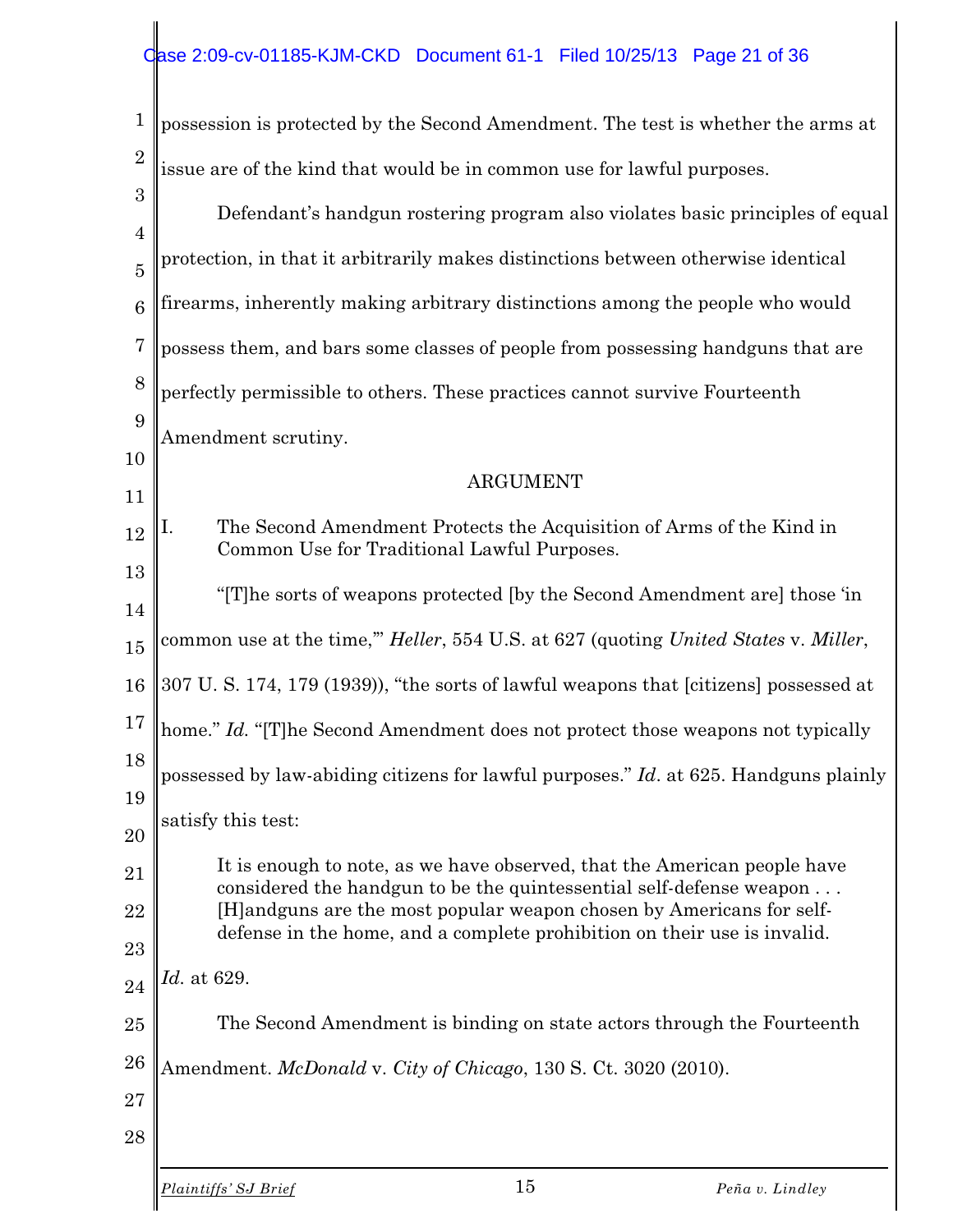| 1                   | Because there is a right to keep and bear firearms, there is, necessarily, a                                                                                                |
|---------------------|-----------------------------------------------------------------------------------------------------------------------------------------------------------------------------|
| $\boldsymbol{2}$    | right to acquire them. "[C]ertain unarticulated rights are implicit in enumerated                                                                                           |
| 3<br>$\overline{4}$ | guarantees fundamental rights, even though not expressly guaranteed, have                                                                                                   |
| $\overline{5}$      | been recognized by the Court as indispensable to the enjoyment of rights explicitly                                                                                         |
| 6                   | defined." Richmond Newspapers v. Virginia, 448 U.S. 555, 579-80 (1980). "The right                                                                                          |
| $\overline{7}$      | to keep arms, necessarily involves the right to purchase them" Andrews v. State,                                                                                            |
| 8                   | 50 Tenn. 165, 178 (1871). A complete ban on gun commerce would violate the                                                                                                  |
| 9<br>10             | Second Amendment right at its core. United States v. Marzzarella, 614 F.3d 85, 92                                                                                           |
| 11                  | n.8 (3d Cir. 2010). The government can no more ban the sale of protected guns than                                                                                          |
| $12\,$              | it can ban the sale of protected books, Virginia v. Am. Booksellers Ass'n, 484 U.S.                                                                                         |
| 13                  | 383, 393 (1988); contraceptives, Carey v. Pop. Serv. Int'l, 431 U.S. 678 (1977);                                                                                            |
| 14                  | Griswold v. Connecticut, 381 U.S. 479 (1965), or perhaps the sale of sex toys,                                                                                              |
| 15                  | <i>Reliable Consultants, Inc. v. Earle,</i> 517 F.3d 738 (5th Cir. 2008); but see <i>Williams v.</i>                                                                        |
| 16<br>17            | <i>Morgan</i> , 478 F.3d 1316 (11th Cir. 2007). <sup>7</sup>                                                                                                                |
| 18                  | Of course, Defendant is still free to ban "arms" that are nonetheless                                                                                                       |
| 19                  | "dangerous and unusual weapons," Heller, 554 U.S. at 627 (citations omitted),                                                                                               |
| 20                  | including "sophisticated arms that are highly unusual in society at large." Id.                                                                                             |
| 21                  | "Historically, weapons like machine guns, sawed-off shotguns, grenade launchers,                                                                                            |
| 22<br>23            |                                                                                                                                                                             |
| 24                  | <sup>7</sup> Congress, too, has recognized that the Second Amendment extends to the                                                                                         |
| 25                  | acquisition of firearms. In enacting the Protection of Lawful Commerce in Arms Act,<br>15 U.S.C. § 7901, et seq., Congress began by referencing the Second Amendment, 15    |
| 26                  | U.S.C. § 7901(a)(1), and thereafter declared among the Act's purposes "[t]o preserve<br>a citizen's access to a supply of firearms and ammunition for all lawful purposes," |
| 27                  | and "[t] o guarantee a citizen's rights, privileges, and immunities, as applied to the<br>States, under the Fourteenth Amendment to the United States Constitution," 15     |
| 28                  | U.S.C. $\S$ 7901(b)(2), (3).                                                                                                                                                |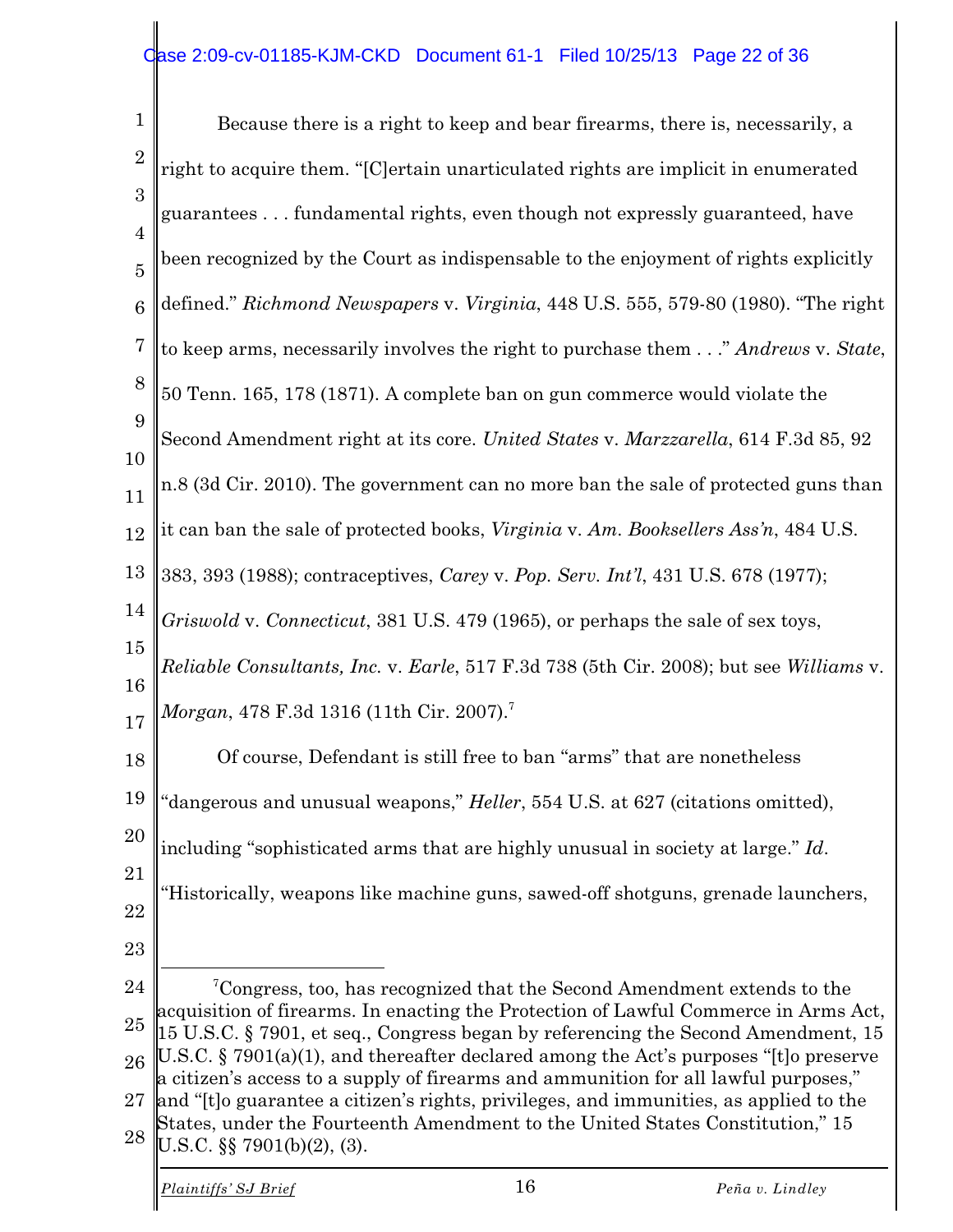1 2 and other high-powered weapons have fallen into this category due to their extreme nature." *Wilson* v. *County of Cook*, 2012 IL 112026, at ¶ 46.

3 4 5 6 7 8 9 10 And while "all firearms constituted 'arms,'" *Heller*, 554 U.S. at 581 (citation omitted), Defendant can ban those weapons which do not meet the historic legal definition of "arms" as used in the Second Amendment – "any thing that a man wears for his defence, or takes into his hands, or useth in wrath to cast at or strike another." *Id.* (citing 1 A New and Complete Law Dictionary (1771); N. Webster, American Dictionary of the English Language (1828) (reprinted 1989)).

11 12 13 14 15 16 17 18 But the acquisition of handguns of the kind in common use for lawful purposes, the sort of handguns that law-abiding citizens would expect to keep, cannot be prohibited– even if the state would prefer people use different (or no) firearms. In making this point, the Supreme Court notably did not reference any "standard of review" or means-ends balancing test. "It is enough" that handguns, as a general class of arms, are in common use for traditional lawful purposes. *Heller*, 554 U.S. at 629.

19 20 21 22 23 24 25 26 27 28 Nor did the Supreme Court utilize such tests in resolving *Heller*'s challenge to Washington, D.C.'s bans on the possession of functional firearms in the home, and handgun carrying within the home. With respect to Washington's complete ban on the possession of functional firearms within the home, the Court simply offered that the ban "makes it impossible for citizens to use [guns] for the core lawful purpose of self-defense and is hence unconstitutional." *Id.* at 630. This same process, identifying whether a regulation conflicts with a "core protection" of the Amendment without resort to interest-balancing, resolved Heller's challenge to a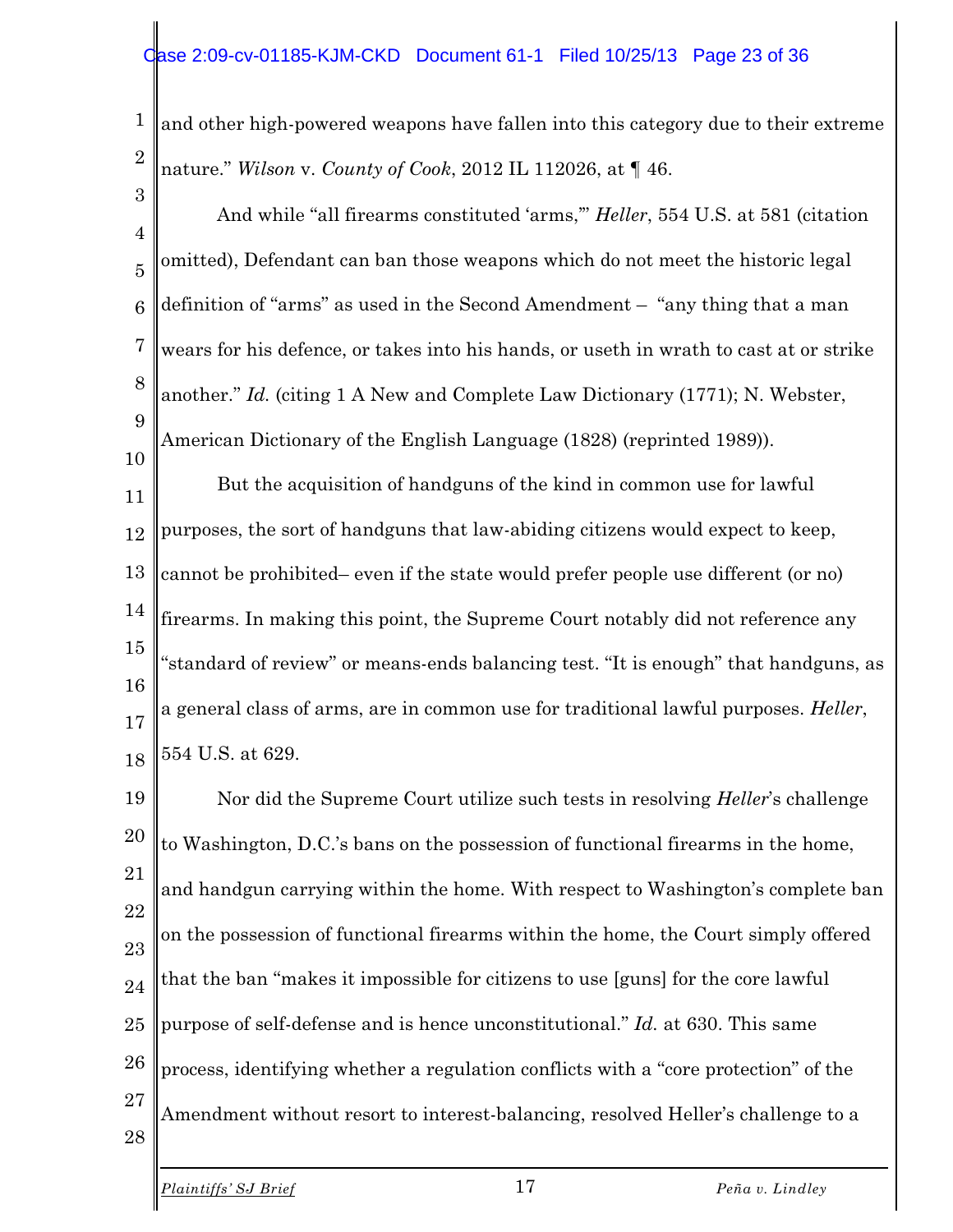# Case 2:09-cv-01185-KJM-CKD Document 61-1 Filed 10/25/13 Page 24 of 36

| 1               | requirement that he obtain an unavailable permit to move a handgun inside his                                                                         |
|-----------------|-------------------------------------------------------------------------------------------------------------------------------------------------------|
| $\overline{2}$  | home. The D.C. Circuit found the restriction violated the Second Amendment's core:                                                                    |
| 3<br>4          | It is sufficient for us to conclude that just as the District may not flatly ban                                                                      |
| 5               | the keeping of a handgun in the home, obviously it may not prevent it from<br>being moved throughout one's house. Such a restriction would negate the |
| $6\phantom{1}6$ | lawful use upon which the right was premised-i.e, self-defense.                                                                                       |
| $\overline{7}$  | Parker v. District of Columbia, 478 F.3d 370, 400 (D.C. Cir. 2007), aff'd sub nom,                                                                    |
| 8               | <i>Heller.</i> <sup>8</sup> The Supreme Court affirmed using the same approach, concluding the city                                                   |
| 9               | had no discretion to refuse issuance of the permit: "Assuming that Heller is not                                                                      |
| 10              | disqualified from the exercise of Second Amendment rights, the District must                                                                          |
| 11              | permit him to register his handgun and must issue him a license to carry it in the                                                                    |
| 12              | home." <i>Heller</i> , 554 U.S. at 635.                                                                                                               |
| 13<br>14        | In its methodology, <i>Heller</i> repeatedly demonstrated a simple fact that is too-                                                                  |
| 15              | often forgotten: not every constitutional question is answered with balancing tests.                                                                  |
| 16              | Sometimes, interpretation is enough. At other times, categorical rules will apply.                                                                    |
| 17              | Means-ends scrutiny can play a role, but not where the problem is fairly basic. Just                                                                  |
| 18              | as some First Amendment cases turn on the question of whether something                                                                               |
| 19<br>20        | constitutes protected speech, and some Fourth Amendment cases turn on whether                                                                         |
| 21              | conduct constitutes a "search" or a "seizure," Heller demonstrates that in the Second                                                                 |
| 22              | Amendment, categorical prohibitions on types of "arms" are resolved by the                                                                            |
| 23              | common-use test, derived from Miller. Were balancing tests required to discern                                                                        |
| 24              | whether handguns are protected "arms" under the Second Amendment, Heller                                                                              |
| 25              |                                                                                                                                                       |
| 26              | would have utilized them.                                                                                                                             |
| 27              |                                                                                                                                                       |
| 28              | <sup>8</sup> Heller did not request a public-carry permit. $Id$ .                                                                                     |
|                 | 18<br>Plaintiffs' SJ Brief<br>Peña v. Lindley                                                                                                         |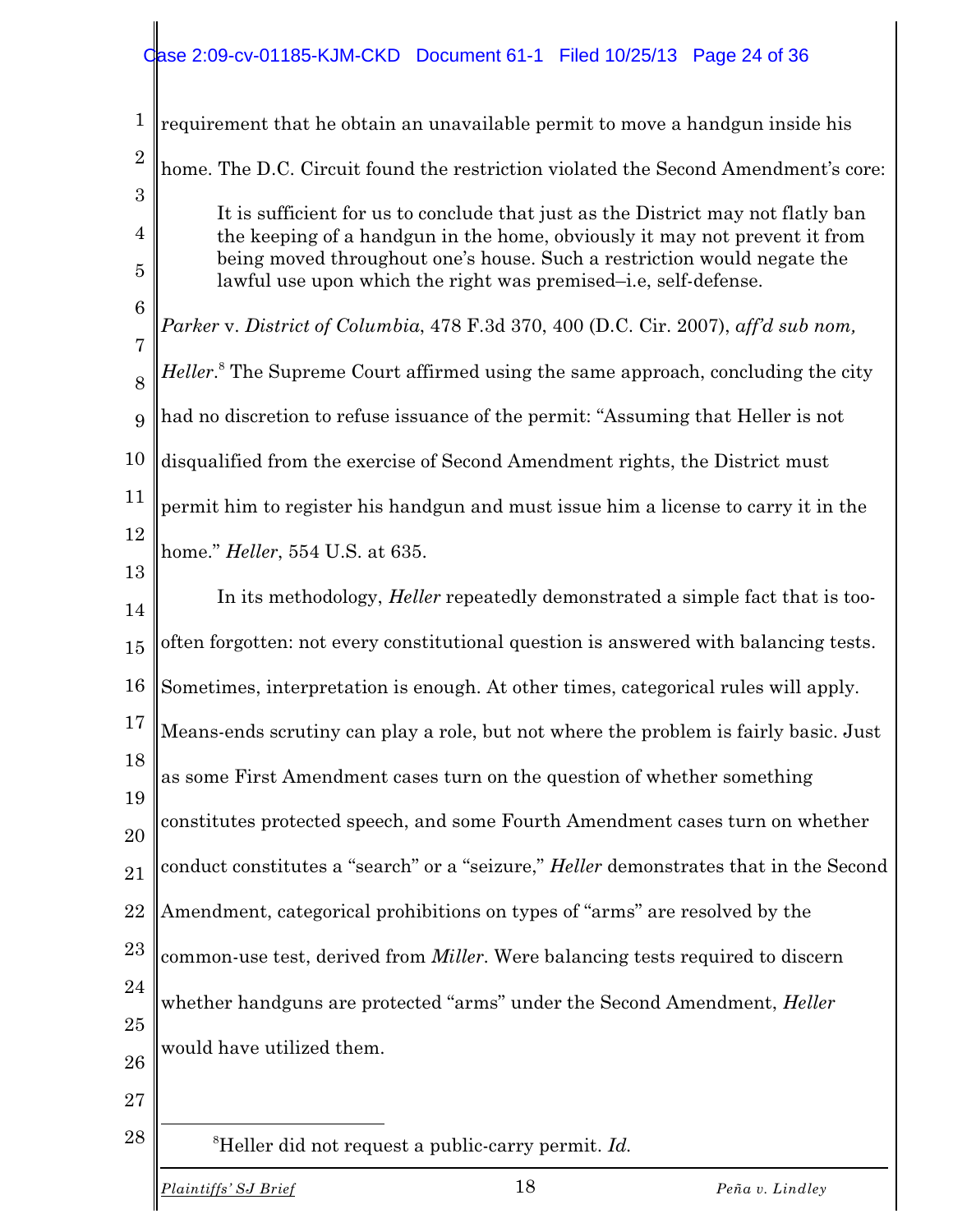| $\mathbf 1$         | Illinois' Supreme Court, considering a challenge to a so-called "assault"                                                                                      |
|---------------------|----------------------------------------------------------------------------------------------------------------------------------------------------------------|
| $\overline{2}$      | weapons" ban, acknowledged the categorical nature of examining a prohibition on a                                                                              |
| 3<br>$\overline{4}$ | class of arms. Remanding the case for further development, that court explained,                                                                               |
| 5                   | it cannot be ascertained at this stage of the proceedings whether these arms                                                                                   |
| $\boldsymbol{6}$    | with these particular attributes as defined in this Ordinance are well suited<br>for self-defense or sport or would be outweighed completely by the collateral |
| 7                   | damage resulting from their use, making them "dangerous and unusual" as<br>articulated in Heller.                                                              |
| 8                   | Wilson, 2012 IL 112026, at 149.                                                                                                                                |
| 9                   | This case addresses not so-called "assault weapons," a discrete if                                                                                             |
| 10<br>11            | inconsistently-defined subset of firearms purportedly possessing uniquely                                                                                      |
| 12                  | dangerous functions, but handguns—which the Supreme Court has already held are                                                                                 |
| 13                  | categorically within the Second Amendment's protection. Indeed, the rostering                                                                                  |
| 14                  | scheme begins with the now-unconstitutional presumption that all handguns are                                                                                  |
| 15                  | "unsafe" until declared otherwise by the state, including all new semiautomatic                                                                                |
| 16<br>17            | handgun models (since none contain microstamping). The state's burden of showing                                                                               |
| 18                  | that somehow, all handguns that do not fit the legislature's complex rostering                                                                                 |
|                     | 19    requirements are outside the Second Amendment's protection as defined in <i>Heller</i> is                                                                |
| 20                  | impossible.                                                                                                                                                    |
| 21                  | Π.<br>Defendant's Handgun Rostering Program Violates the Second Amendment                                                                                      |
| 22<br>23            | By Restricting Access to Handguns of the Kind in Common Use for<br><b>Traditional Lawful Purposes.</b>                                                         |
| 24                  | The handguns banned by Defendant's rostering program – guns that do not                                                                                        |
| 25                  | microstamp (e.g., all new gun models for the foreseeable future if not forever), guns                                                                          |
| 26                  | not incorporating CLIs and/or magazine disconnect mechanisms, guns that have not                                                                               |
| 27                  | been (and cannot be) submitted by their manufacturer for government testing, and                                                                               |
| 28                  |                                                                                                                                                                |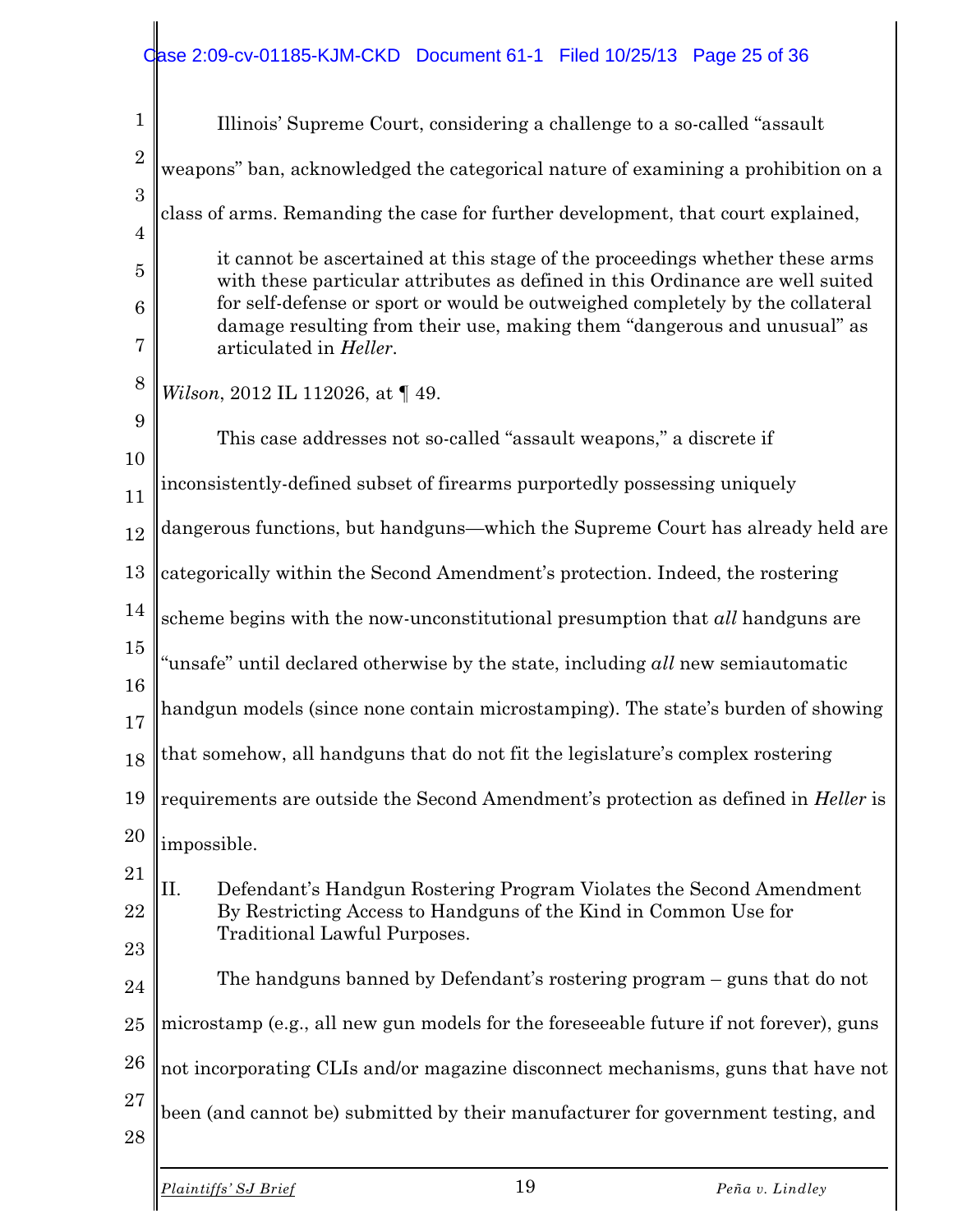#### ase 2:09-cv-01185-KJM-CKD Document 61-1 Filed 10/25/13 Page 26 of 36

1 2 3 4 5 6 guns that would be perfectly acceptable by the government but for lack of an annual listing fee – are all nonetheless handguns of the kind in common use protected by the Second Amendment. None of these characteristics render a firearm "dangerous or unusual" or militarily "sophisticated," or establish that it is not of the kind in common use for lawful purposes.

7 8 9 10 11 12 13 14 15 16 17 18 19 20 21 22 23 24 25 26 27 28 The Supreme Court required no particular evidence to discern that handguns are in common use for traditional lawful purposes – "that the American people have considered the handgun to be the quintessential self-defense weapon." *Heller*, 554 U.S. at 629. Looking further, the federal government's latest manufacturing report reveals that in 2011, the latest year for which numbers are available, the nation produced 3,170,990 handguns, of which 2,598,133—81.9%—were not revolvers, and thus, virtually all semi-automatic. See ATF Report, supra n.2. Of these, only 427,448 were chambered in calibers up to .22, which would be rimfire pistols. The remainder, 68.5% of all handguns manufactured in the United States in 2011, utilized center-fire ammunition calibers. *Id.* Thus, not only are handguns generally arms of the kind in common use for traditional lawful purposes. SUF 1. Semiautomatic handguns with detachable magazines, including those utilizing centerfire ammunition, are in common use for traditional lawful purposes. SUF 2, 3. The CLIs and magazine disconnect mechanisms required for rostering are rare features, found on perhaps only 11% and 14% of all handguns in the marketplace. Considering California's particularly harsh and entirely arbitrary enforcement of its CLI requirement, that number of qualified CLI's is surely lower than even 11% of the market.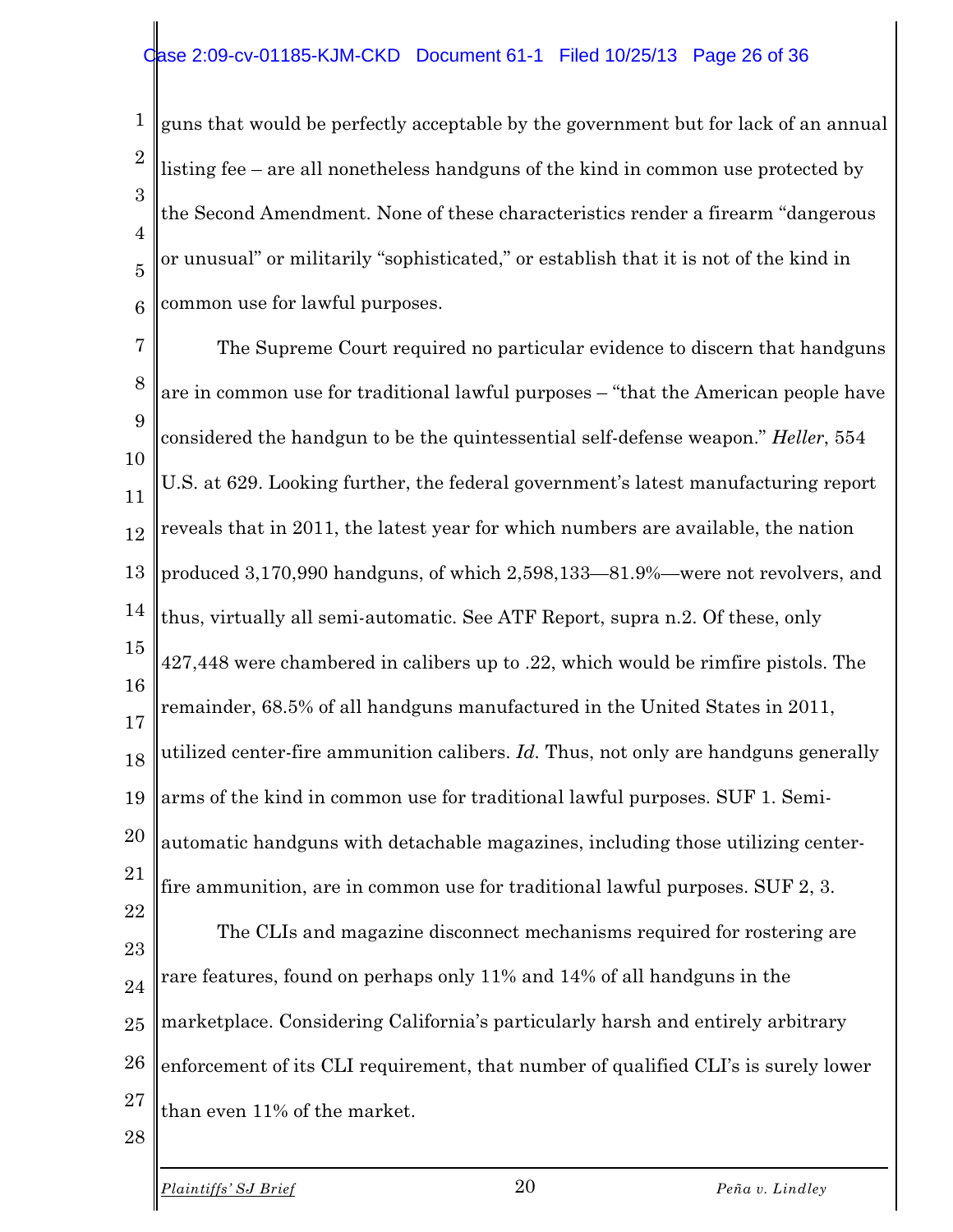#### ase 2:09-cv-01185-KJM-CKD Document 61-1 Filed 10/25/13 Page 27 of 36

1 2 3 4 5 6 7 8 9 10 11 12 Furthermore, microstamping guns currently command exactly 0% of the market for handguns in the United States. As much as California's legislature would like for these guns to exist, they do not exist. Nor will they probably ever exist. Defendant, certainly, is not expecting them to show up any time soon. Likewise, many guns are still protected by the Second Amendment even if they have not been manufactured for many years prior to the advent of the California Handgun Roster, or have been manufactured by a company that does not wish to sell its products in one particular state. And plainly, a gun model deemed "not unsafe" does not somehow alter its characteristics and become "unsafe" simply because a check has not been cashed in Sacramento within the year.

13 14 15 16 17 18 19 20 21 22 23 The four specific handguns denied Plaintiffs are plainly within the Second Amendment's protection. New handguns manufactured and offered for sale in the other 49 states without microstamping technology are similarly protected. That the handgun roster law is incompatible with Supreme Court precedent is illustrated by the roster's banning of Brett Thomas's High Standard revolver. This is the exact same make and model gun the possession of which the Supreme Court ordered Washington, D.C. to allow Mr. Heller. This gun might not appear on the state's list of approved handguns, but according to the Supreme Court, it appears in the Second Amendment.

24 25 26 27 The handguns denied Ivan Peña and Doña Croston are likewise plainly within the Second Amendment's protection. They cannot be considered "dangerous and unusual" by any stretch of imagination. Croston's gun appears on Defendant's approved list, albeit in different colors, but is unavailable in the black/stainless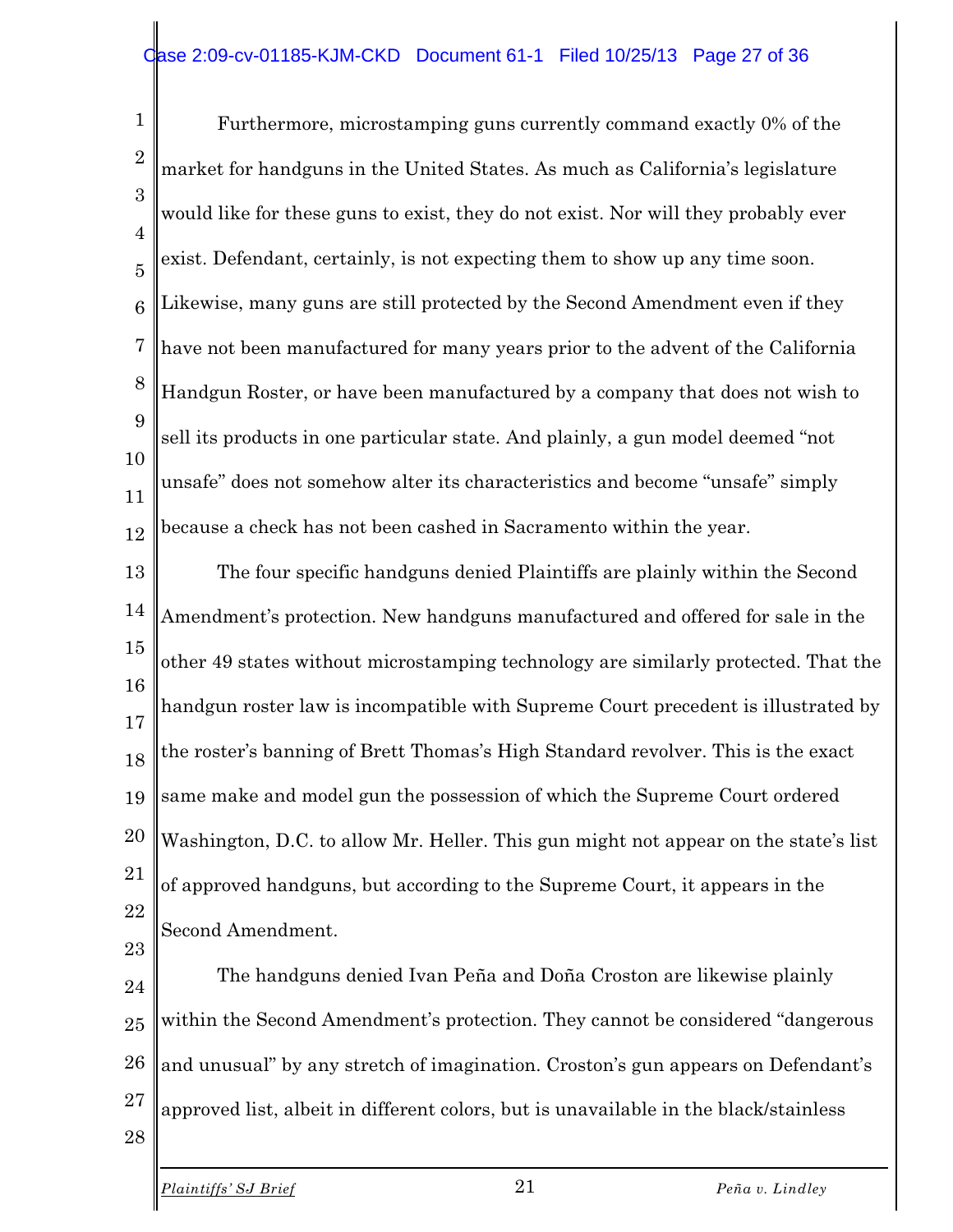#### ase 2:09-cv-01185-KJM-CKD Document 61-1 Filed 10/25/13 Page 28 of 36

1 2 3 4 5 6 7 8 9 10 11 finish because it was not made available for testing in that particular color before the CLI and magazine disconnect requirements came into effect. It is not as though Croston's gun failed any safety testing; California regulators refuse to test the gun because it does not contain features missing from the overwhelming majority of American handguns – as acknowledged by the California Legislature in enacting the requirements. Ivan Peña's gun was once deemed safe enough for sale, but is only unavailable because its listing was not renewed. The gun did not suddenly become dangerous on January 1, 2006, when its listing expired because the manufacturer would not pay a fee and fill out a piece of paper.

12 13 14 15 16 17 18 The situation with respect to Roy Vargas's handgun is absurd. It makes no sense that Vargas cannot simply purchase a Glock 21 SF with an ambidextrous magazine release, but that he can purchase the right-handed version of this exact same gun, and undergo the additional burden and expense of having the Glock factory make him a custom modification– resulting in the exact same handgun that Defendant will not place on the roster.

19 20 21 22 23 24 25 26 27 28 The empirical evidence regarding handguns in common-use is conclusive, but it also bears noting that nothing about the lack of CLIs, magazine disconnect devices, or microstamping makes handguns "dangerous and unusual." Indeed, the magazine disconnect and CLI requirements contravene the state's own gun safety policies. The state mandates that all handgun purchasers pass a handgun safety test that specifically teaches people not to rely on gimmicks like magazine disconnects and CLIs. The state makes it absolutely clear that all guns must be treated as loaded, that the absence of a magazine is not to be interpreted as a sign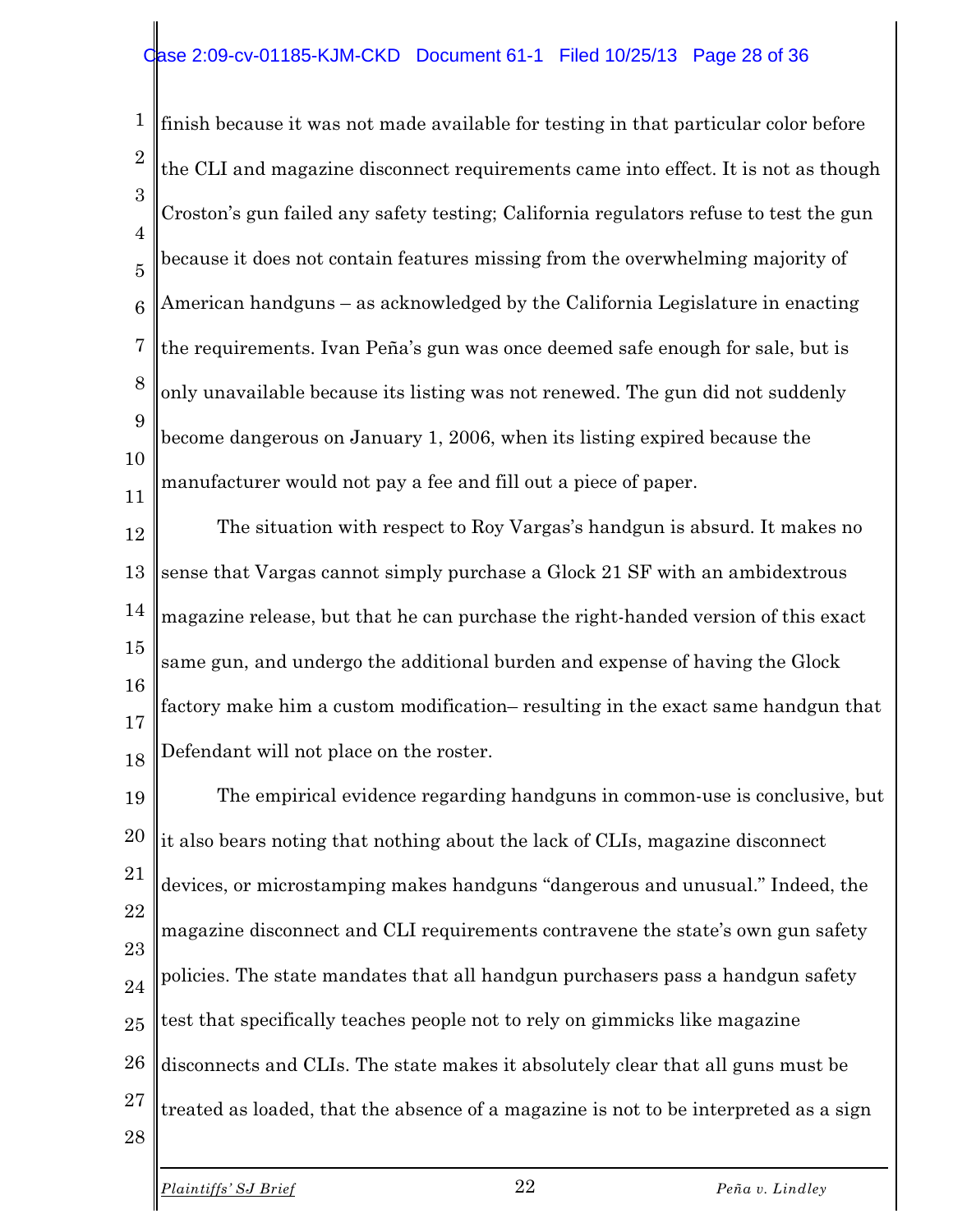#### ase 2:09-cv-01185-KJM-CKD Document 61-1 Filed 10/25/13 Page 29 of 36

1 2 3 4 5 6 7 that the gun is unloaded, that the only way to know guns are unloaded is to physically inspect the chamber. Even then, treating all guns as loaded promotes safe handling practices. And on top of the mandatory instruction on such practices, and the requirement that handgun purchasers demonstrate safe handling techniques, the state mandates that each handgun sale be accompanied by the sale of a lock or a guarantee that room exists in a safe for the gun.

8 9 10 11 12 13 14 15 The state's instructions with respect to safe gun handling and unloading are unassailable. Whatever the merits of the state's safe storage requirements, they do not ban a single gun, while making the magazine disconnect and CLI requirements redundant. It is irresponsible to rely on magazine disconnects and CLIs for gun safety, which is perhaps why the market has obviously rejected these features, and why the Defendant has such a difficult time agreeing to a standard of what actually constitutes a CLI.

16

17 18 19 20 21 22 23 24 The application of these requirements leads to absurd results. Why is the Springfield Armory XD-45 acceptable in almost any finish, but will not even be considered for testing in Bi-Tone? If guns failing to include CLIs and magazine disconnects are unacceptably dangerous, why permit the continued manufacture and introduction of old, allegedly "unsafe" models? Croston is being denied the gun of her choice not because of any intrinsic quality it possesses, but because Croston prefers to have the gun in a particular color.

25 26 27 28 Since microstamping is, for all intents and purposes, more a piece of science fiction than commercial reality, it can hardly be said that guns *lacking* this concept are "dangerous and unusual." Microstamping may not be dangerous, but it is not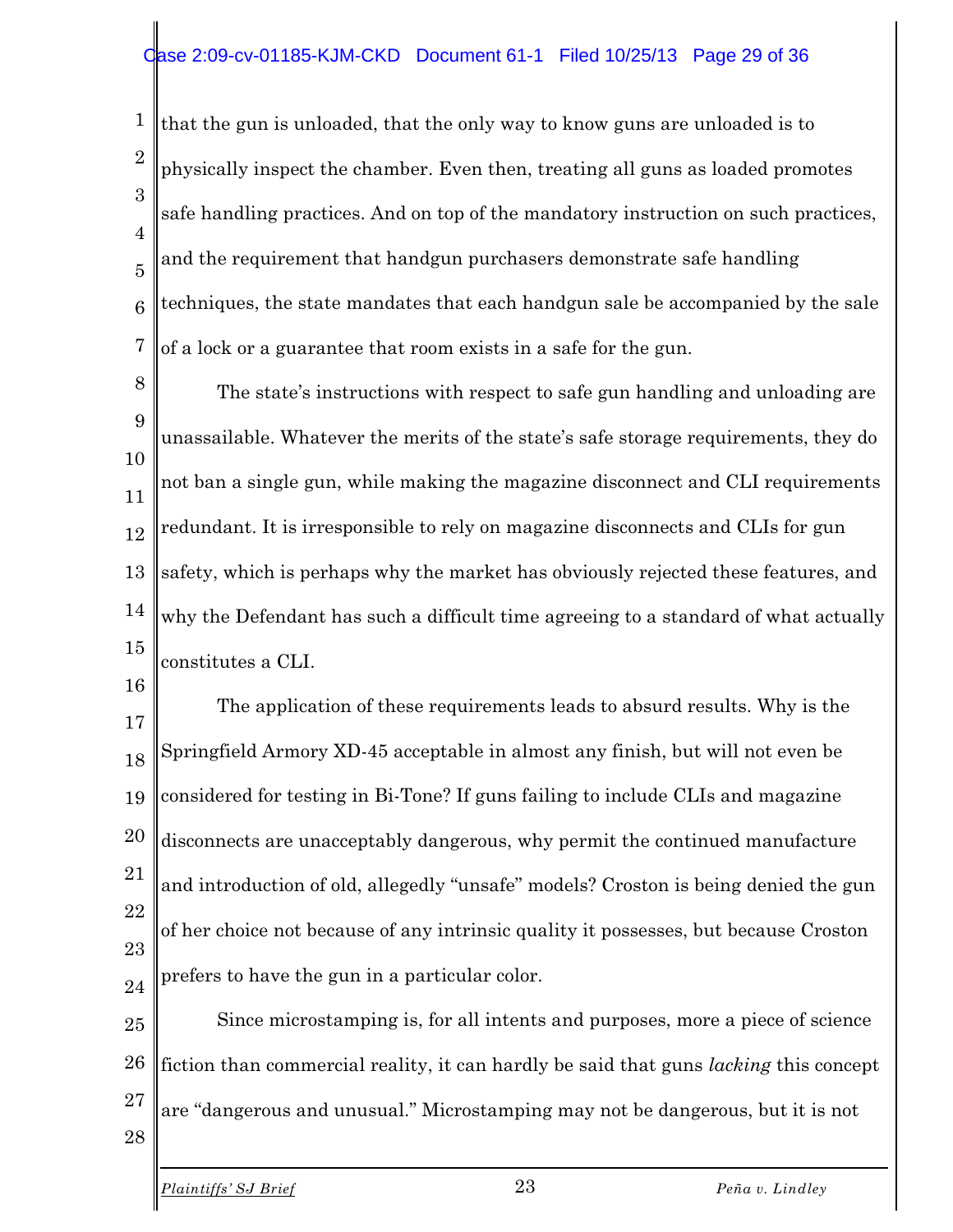1 2 3 4 5 merely "unusual"—it is non-existent. And plainly, administrative failures—the lack of a fee to support a gun's continued listing, or the lack of a manufacturer to support the rostering of an historic firearm such as Heller's—have nothing to do with whether a gun is "dangerous and unusual."

6 7 8 9 10 11 12 13 14 15 16 17 18 19 20 21 22 23 24 25 26 27 28 California's legislature, operating in a pre-*Heller* environment, approached the handgun issue backwards from a constitutional, post-*Heller* perspective. The legislature sought to declare almost all handguns "unsafe" for failing to conform to its design preferences, or for the manufacturer's inability or unwillingness to pay for and participate in the state's regulatory scheme. Consciously, the state sought to "drive" the market towards its preferred outcomes. But *Heller* stands for the proposition that it is the regulatory environment that must accommodate itself to the choices made by the lawful, constitutionally-protected market for arms, and not the other way around. III. Defendant's Handgun Rostering Program Violates the Fourteenth Amendment's Equal Protection Clause. The Equal Protection Clause "is essentially a direction that all person similarly situated should be treated alike." *City of Cleburne* v. *Cleburne Living Center*, 473 U.S. 432, 439 (1985) (citation omitted). Strict scrutiny usually applies to government classifications that "impinge on personal rights protected by the Constitution." *Id*., 473 U.S. at 440 (citations omitted). "Where fundamental rights and liberties are asserted under the Equal Protection Clause, classifications which might invade or restrain them must be closely scrutinized." *Hussey* v. *City of Portland*, 64 F.3d 1260, 1265 (9th Cir. 1995) (quoting *Harper* v. *Virginia Board of Elections*, 383 U.S. 663, 670 (1966)).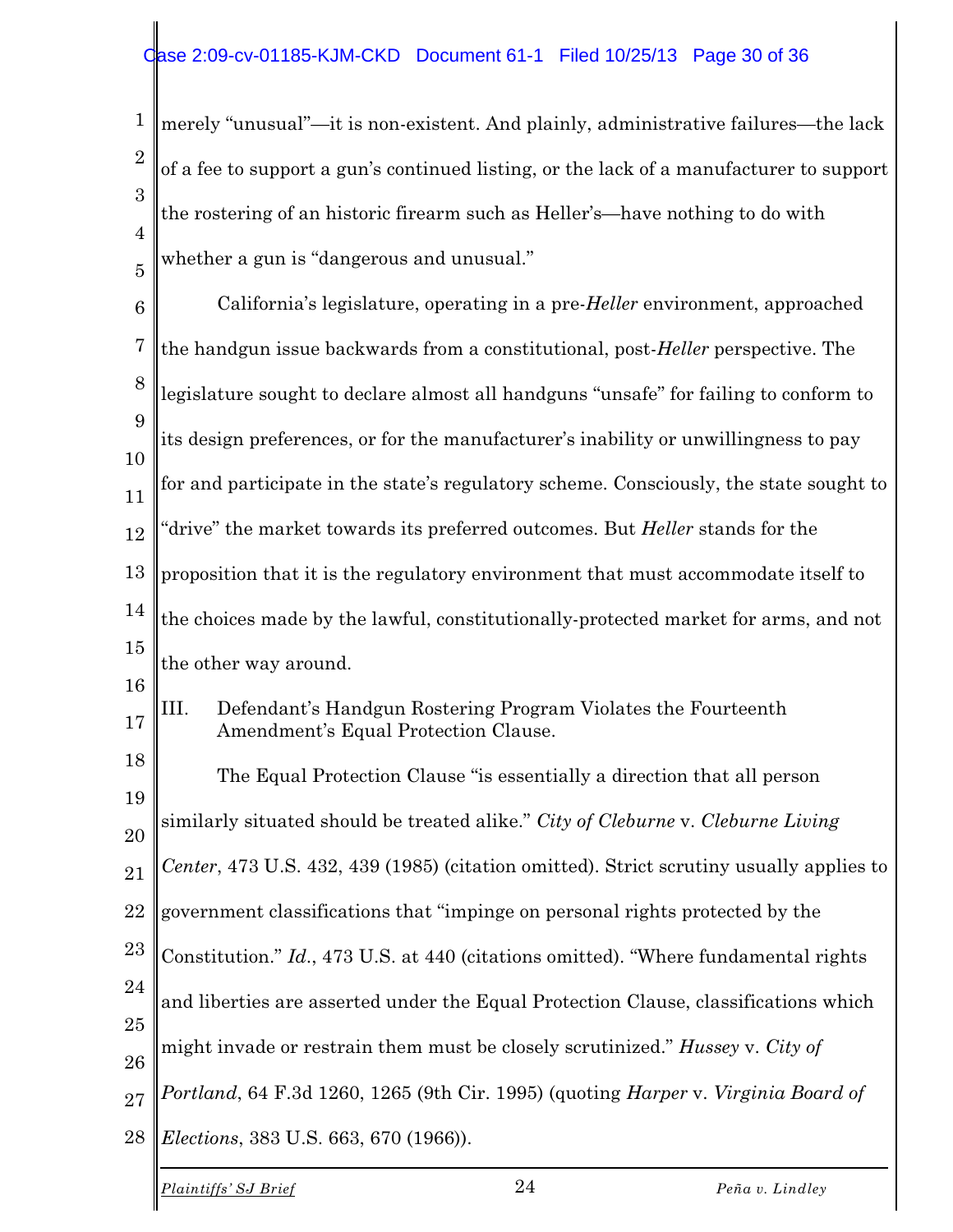# Case 2:09-cv-01185-KJM-CKD Document 61-1 Filed 10/25/13 Page 31 of 36

| $\mathbf 1$    | The Supreme Court rejected rational basis as a standard of review for Second                                                                               |
|----------------|------------------------------------------------------------------------------------------------------------------------------------------------------------|
| $\overline{2}$ | Amendment claims, holding that the standard of review in Second Amendment                                                                                  |
| 3              | cases is no less rigorous than for evaluating other enumerated rights:                                                                                     |
| $\overline{4}$ | Obviously, [rational basis] could not be used to evaluate the extent to which a                                                                            |
| $\overline{5}$ | legislature may regulate a specific, enumerated right, be it the freedom of<br>speech, the guarantee against double jeopardy, the right to counsel, or the |
| 6<br>7         | right to keep and bear arms.                                                                                                                               |
| 8              | Heller, 554 U.S. at 629 n. 27 (citing United States v. Carolene Products Co., 304 U.S.                                                                     |
| 9              | 144, 152 n.4 (1938)). Second Amendment rights are fundamental. McDonald, 130 S.                                                                            |
| 10             | Ct. at 3042.                                                                                                                                               |
| 11             | That does not mean that there is a one-size-fits-all standard for Second                                                                                   |
| 12             | Amendment claims, in those contexts where means-ends scrutiny is relevant (and it                                                                          |
| 13<br>14       | is not relevant to resolve, under the common-use test, Plaintiffs' primary claim,                                                                          |
| 15             | supra). "[A]s has been the experience under the First Amendment, we might expect                                                                           |
| 16             | that courts will employ different types of scrutiny in assessing burdens on Second                                                                         |
| 17             | Amendment rights, depending on the character of the Second Amendment question                                                                              |
| 18             | presented." United States v. Masciandaro, 638 F.3d 458, 470 (4th Cir. 2011).                                                                               |
| 19             | "Borrowing from the Court's First Amendment doctrine, the rigor of this                                                                                    |
| 20             |                                                                                                                                                            |
| 21             | judicial review will depend on how close the law comes to the core of the Second                                                                           |
| 22             | Amendment right and the severity of the law's burden on the right." Ezell v. City of                                                                       |
| 23             | Chicago, 651 F.3d 684, 708 (7th Cir. 2011) (citations omitted).                                                                                            |
| 24             | Labels aside, we can distill this First Amendment doctrine and extrapolate a                                                                               |
| 25             | few general principles to the Second Amendment context. First, a severe<br>burden on the core Second Amendment right of armed self-defense will            |
| 26             | require an extremely strong public-interest justification and a close fit                                                                                  |
| 27             | between the government's means and its end. Second, laws restricting<br>activity lying closer to the margins of the Second Amendment right, laws that      |
| 28             | merely regulate rather than restrict, and modest burdens on the right may be                                                                               |
|                | 25<br>Plaintiffs' SJ Brief<br>Peña v. Lindley                                                                                                              |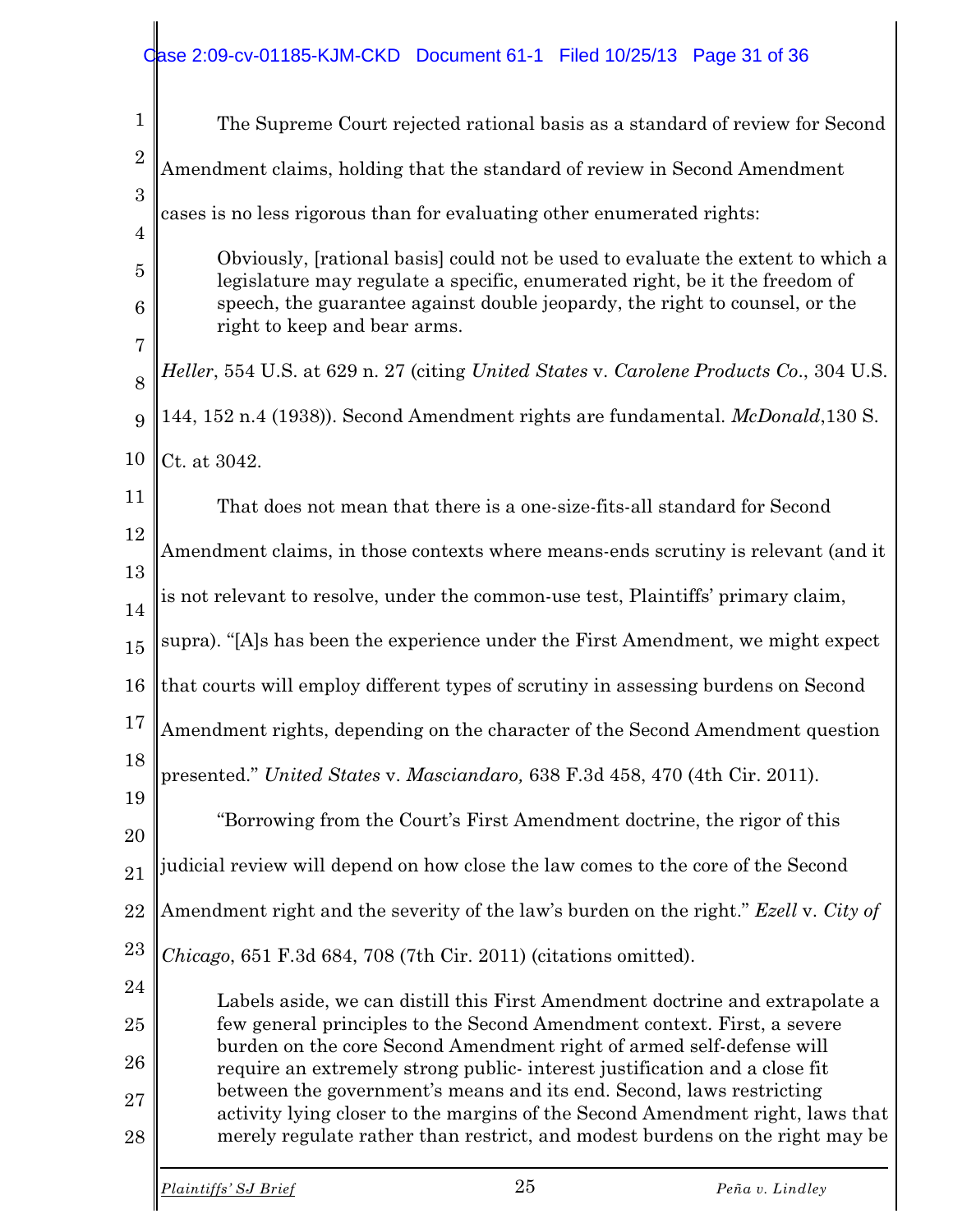1  $\mathfrak{D}$  more easily justified. How much more easily depends on the relative severity of the burden and its proximity to the core of the right.

3

*Id.*

4 5 6 7 8 9 10 11 12 13 14 15 16 17 18 19 20 21 22 23 24 25 26 27 Thus, while courts typically reduce the level of scrutiny given laws addressing criminal misconduct or irresponsibility, see, *e.g., United States* v. *Chester*, 628 F.3d 673 (4th Cir. 2010) (intermediate scrutiny for domestic abuser), or conduct that the court believes to fall outside the Second Amendment's "core" purpose, see, *e.g.*, *Masciandaro* (possessing handgun in park), courts employ higher levels of scrutiny where the conduct being impacted is closer to the Second Amendment's perceived "core," and/or exercised by responsible, law-abiding adults. "[W]e assume that any law that would burden the 'fundamental,' core right of self-defense in the home by a law-abiding citizen would be subject to strict scrutiny." *Masciandaro*, 638 F.3d at 470; *Ezell*, 651 F.3d at 708 (greater than intermediate "if not quite strict scrutiny" for regulating traditional gun ranges). To the extent Defendant's practices implicate equal protection concerns, the proper standard of review would be strict scrutiny. After all, at issue is the acquisition of handguns, by law-abiding, responsible adults, for self-defense within the home. The sort of classifications created by the handgun roster and microstamping requirements are unacceptable under any sort of scrutiny reserved for enumerated rights. In California, unrostered guns are permitted by private importation or as intra-family gifts, just not as retail purchases. The roster thus privileges people who move into the state, or who have family out-of-state. Yet all people, not just

28 relatives, may transfer unrostered handguns inside the state. These classifications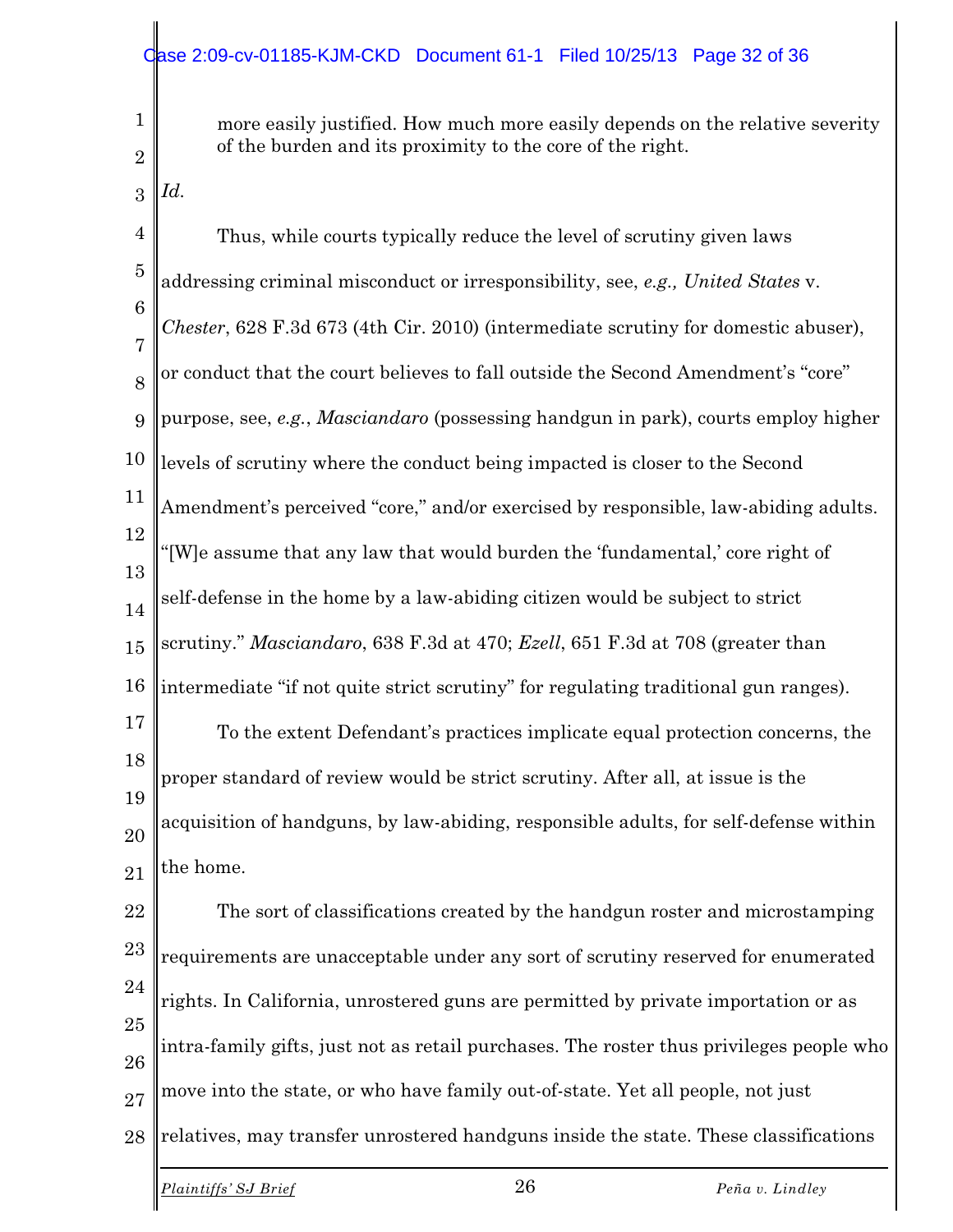#### ase 2:09-cv-01185-KJM-CKD Document 61-1 Filed 10/25/13 Page 33 of 36

1 2 3 make no sense. Any of the Plaintiffs might live next door to individuals who lawfully obtained the same handguns denied by the roster law, prior to moving to the state, or as a gift from an out-of-state relative.

5 6 7 8 9 10 11 12 13 14 15 16 17 18 19 California's wide exemptions for law enforcement personnel, allowing them to purchase unrostered guns for personal use, is completely irrational. If a gun is unacceptably dangerous, it is odd to allow it to those perhaps most likely to use it. And if the harm to be ameliorated is the unauthorized use of guns by people not knowledgeable in their use, police weapons, including those owned privately by police officers, are no less likely to be stolen or mishandled by unauthorized users. The exceptions for curios and relics seems particularly egregious. Brett Thomas's High Standard revolver is not quite old enough to be exempt from the rostering law as a curio or relic, though in perhaps ten years, it would qualify. Ironically, Mr. Heller's particular gun might qualify today based on the fact of its involvement in an historic Supreme Court case. 27 C.F.R. § 478.11. But then, if Thomas prevails here, his gun, too, by that virtue, might also be transformed into an exempted curio or relic.

20 21 22 23 24 Then there are the exceptions for movie and television production, which are not merely irrational, but also underscore the fact that unrostered handguns are so common in American culture that audiences would not expect to see only those guns approved by Defendant in realistic depictions of American life.

25 26 27 The distinctions between different guns on the basis of whether they have an acceptable chamber loaded indicator are also unconstitutional given the wholly arbitrary manner in which California regulators determine whether a CLI is

*Plaintiffs' SJ Brief* 27 *Peña v. Lindley*

28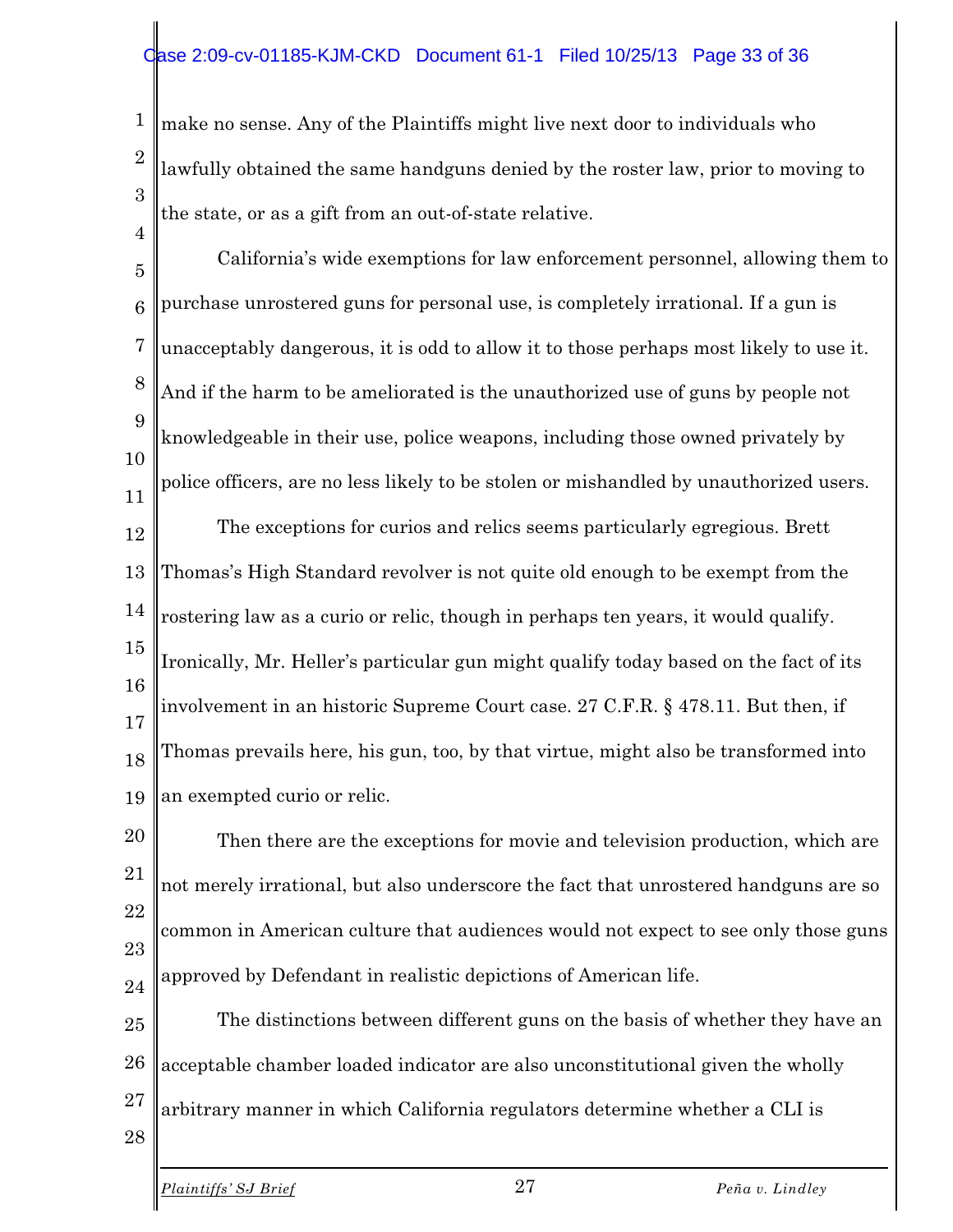#### ase 2:09-cv-01185-KJM-CKD Document 61-1 Filed 10/25/13 Page 34 of 36

1 2 3 4 5 6 7 8 9 sufficient – asking around at the office whether random regulatory employees understand the CLI's message. While the California Legislature might have established "minimal guidelines," *City of Chicago* v. *Morales*, 527 U.S. 41, 60 (1999) defining a CLI based on design intent and characteristics, Cal. Penal Code § 16380, the regulatory practice is untethered from the legislative standard and in the end amounts to "because we said so." Of course, since the government does not ban revolvers or exceedingly popular handguns that fire rimfire rounds such as the .22, CLIs will always be missing from significant numbers of handguns.

11 12 13 14 15 16 17 These and other senseless distinctions are inevitable considering the audacious mission of the handgun roster law: to make a complete list of all lawful handguns, and substitute the design and feature preferences of legislators and regulators for that of a market comprising hundreds of millions of people over the course of generations. That this project intrudes into the exercise of a fundamental right calls for its abandonment.

18 19 20 21 22 23 24 25 26 27 The D.C. City Council reluctantly came to the same conclusion. Having adopted the California roster as their own, with all the usual public assurances that their law was constitutional, District officials re-considered upon being served with a very similar motion for summary judgment. On June 17, 2009, in the United States District Court for the District of Columbia, the District gave notice that it was adopting an emergency regulation, abandoning its reliance on the California roster, by creating a "District roster" that, while still unconstitutional, eliminated many of the burdens associated with the laws challenged in that (and this) action. The District based its emergency rule-making, in part, on the following findings:

28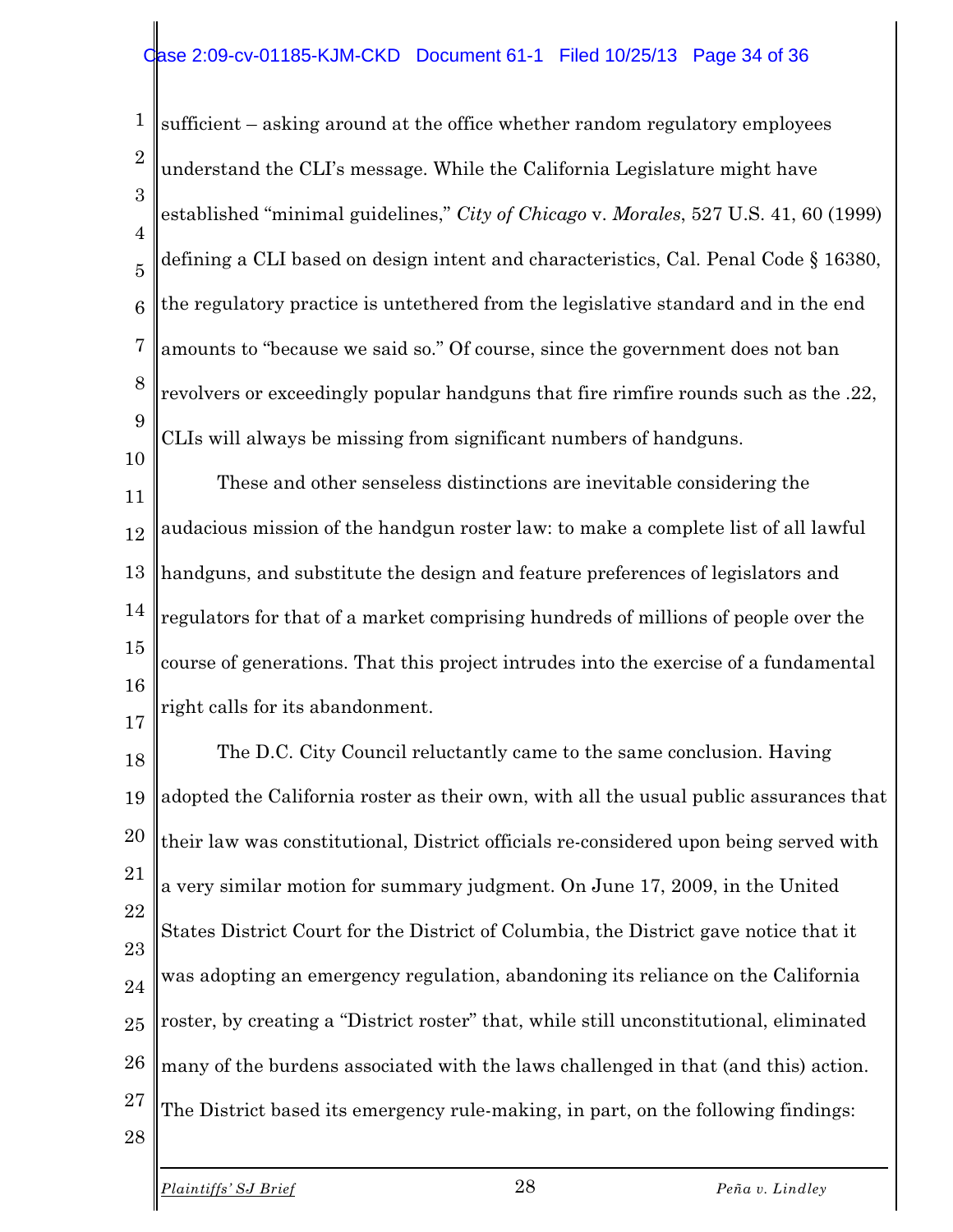#### ase 2:09-cv-01185-KJM-CKD Document 61-1 Filed 10/25/13 Page 35 of 36

1) recognition that California permits sale of firearms that have superficial differences to those firearms on its roster; 2) recognition that some handguns that have been placed on the California roster as safe handguns have been removed for administrative reasons not related to the handguns' safety; and 3) review of similar safe gun rosters maintained by Maryland and Massachusetts.

5 Exhibit J .

1

2

3

4

- 6 7 8 9 10 11 12 13 14 15 The new "District Roster" consists not only of the California and Massachusetts rosters, but also that of Maryland. 24 DCMR § 2323.1. The addition of the Maryland roster is significant, as that state allows anyone to petition for additions to the roster, it does not require an annual maintenance fee for guns to remain rostered, and it does not require handguns to have either a magazine disconnect device nor CLI nor microstamping. Not surprisingly, the Maryland roster contains approximately twice the number of handguns as does the California roster. Exhibit K.
	- 16 17 18 Moreover, the new District roster expressly includes models removed from the California roster for lack of payment, as well as guns that have only minor cosmetic differences from those listed. 24 DCMR §§ 2323.2, 2323.3. Exhibit K.

19 20 21 22 On June 25, 2009, the District imported another critical piece of Maryland's law into its own: an exemption from rostering requirements of all handguns manufactured prior to 1985. Exhibit L & Exhibit M.

23 24 25 26 27 All of these improvements made by Washington, D.C. to address its adoption of the California roster have resulted in a bloated regulatory regime that, in the end, does not actually ban very many handguns – and would allow all of the handguns at issue in this case to be sold in California. It appears unlikely that the